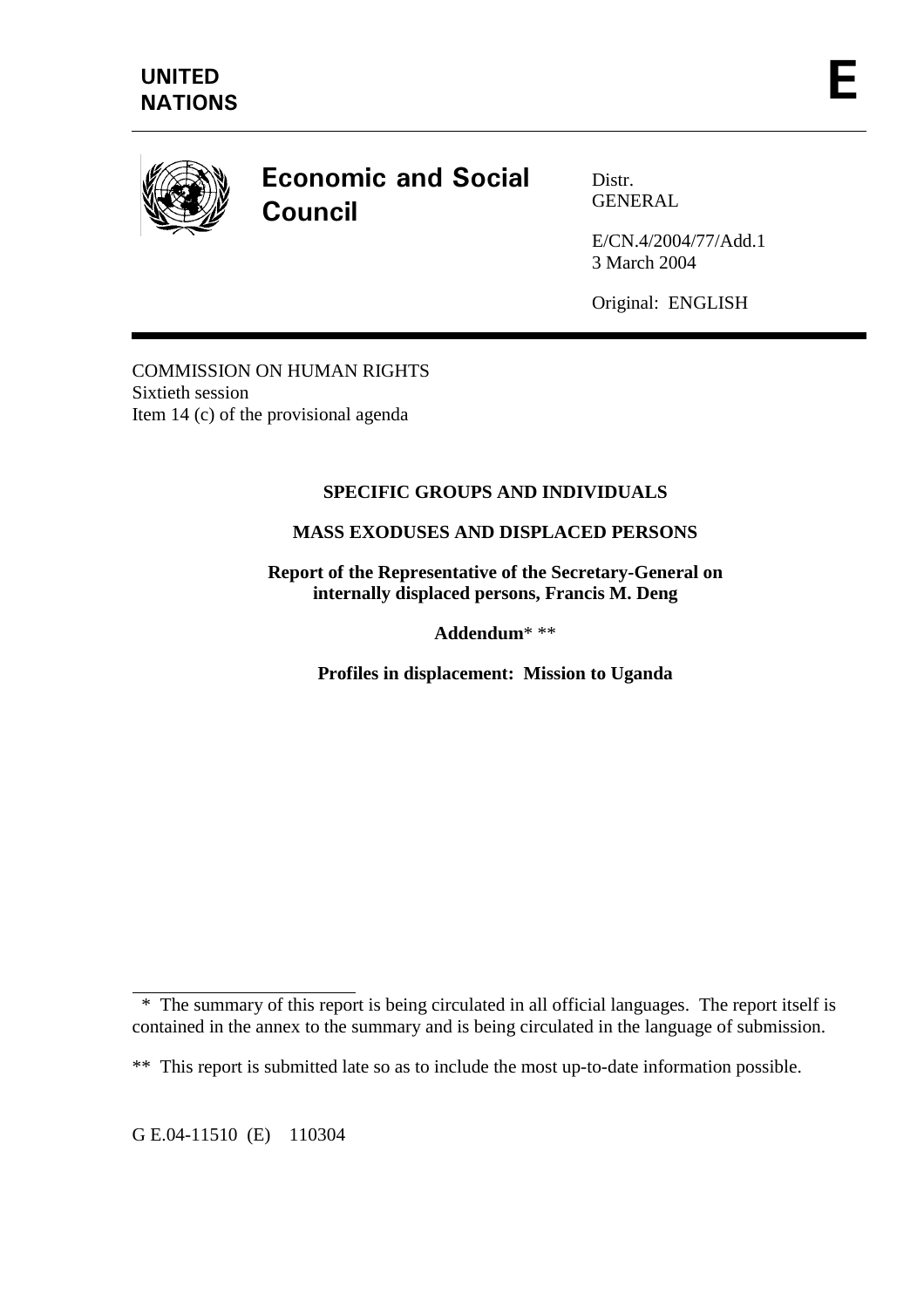#### **Summary**

 At the invitation of the Government of Uganda, the Representative of the Secretary-General on internally displaced persons, Francis M. Deng, undertook an official visit to Uganda from 10 to 16 August 2003. The purpose of the visit was to better understand the situation and to explore ways of enhancing the response of the Government, United Nations agencies, non-governmental organizations and other actors. An additional purpose was to hold consultations with the Government on a proposed national policy on internal displacement. During his visit, the Representative held discussions with a number of government ministers and officials, as well as with representatives of agencies and programmes of the United Nations, other international and national humanitarian and human rights actors, and representatives of international donors. The Representative also travelled to the northern districts of Kitgum and Gulu where he witnessed the situation of some of the internally displaced persons (IDPs).

 Internal displacement in Uganda is clearly one of the gravest humanitarian crises in the world today. More than 1.4 million people are currently displaced within the country. Displacement is mainly due to the conflict between a rebel movement - the Lord's Resistance Army (LRA) - and the Government, although other factors also play a role. Most IDPs live in camps in often terrible and sometimes even inhuman conditions. The security environment is such that IDPs constantly remain exposed to a number of threats, including armed attacks, child abductions and other abuses. Access to most camps by humanitarian and other actors is severely limited owing to a lack of farming security, which also prevents farming.

 The humanitarian assistance provided only covers the bare minimum needs. No one is conducting regular and reliable protection monitoring of the displaced. The phenomenon of "night commuters" - approximately 25,000 children and adults in the north seeking to avoid attacks and abduction by travelling each night from their villages to sleep in urban centres tragically illustrates the desperate situation of the displaced.

 The Government has drafted a national policy based on the Guiding Principles on Internal Displacement which, though not yet adopted at the time of writing, constitutes a positive initiative.

 During his mission, the Representative sought to enter into a constructive solutions-oriented dialogue with the Government and other interlocutors and to foster such dialogue among them as well. He emphasized that protecting and assisting the internally displaced is first and foremost the responsibility of the Government as a primary element of State sovereignty. This includes, among other things, guaranteeing the fundamental human rights to physical security and access to adequate food, potable water, shelter, clothing, and basic health and sanitation services. In situations of protracted conflict, it is often difficult for Governments to guarantee all of these rights on their own, and it becomes necessary for the international community to complement national efforts.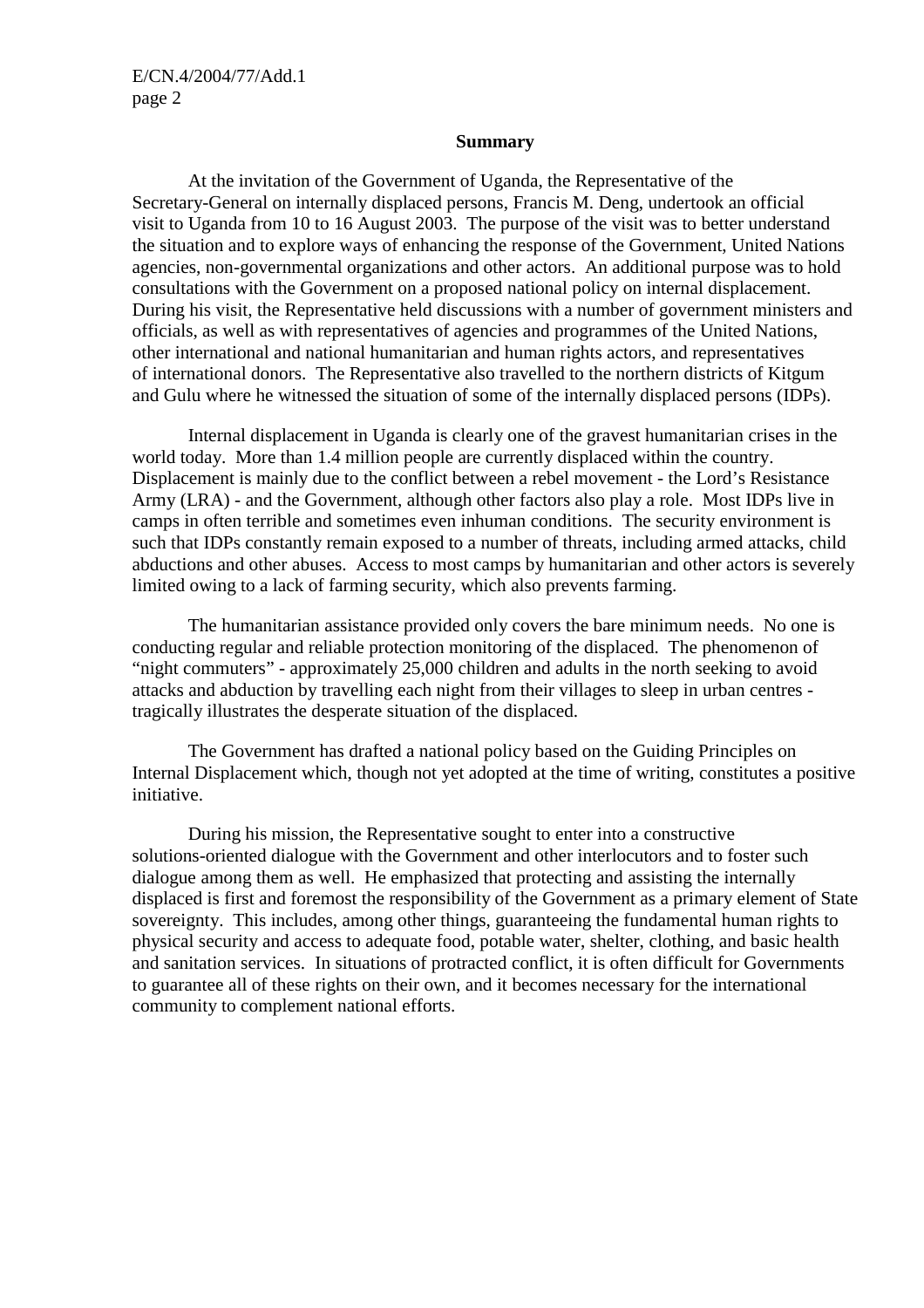In this context the Representative urges all parties to the conflict in the north to respect human rights and humanitarian standards.

In particular, the Representative calls upon the Government of Uganda:

 (a) To adopt, as a matter of priority, its draft policy on internal displacement and ensure that it is quickly and effectively implemented, including by mobilizing needed resources to address the needs of the internally displaced;

- (b) To provide physical protection and security for the IDPs by:
	- (i) Assigning adequate military personnel and resources to protect IDPs living in camps;
	- (ii) Monitoring the performance of military personnel and ensuring judicial oversight when the rights of the displaced are violated;
	- (iii) Assisting IDPs to resettle in more secure areas of the country, at least temporarily, should they wish to do so prior to the implementation of durable solutions;
- (c) To ensure IDPs' access to humanitarian assistance by:
	- (i) Prioritizing the provision of such assistance from the Government's own resources to the degree possible;
	- (ii) Providing adequate security for humanitarian personnel and material to allow access to IDPs;
	- (iii) Permitting and encouraging humanitarian organizations to negotiate safe passage with non-State actors, to the degree possible;

 (d) To cooperate actively with the Human Rights Commission of Uganda and to jointly identify ways in which the Commission can play an active role in monitoring the situation of IDPs and assisting in identifying solutions;

 (e) To consider all options for durable solutions for IDPs based on a voluntary choice, including return, resettlement in other parts of the country, or local integration under conditions of safety and dignity, and respect the choice of the IDPs in this regard. Efforts should be made to address potential land disputes in the event of return, especially by ensuring access to land tenures;

 (f) To organize training for the Uganda People's Defence Forces (UPDF) in the Guiding Principles on Internal Displacement, international human rights and humanitarian standards, with particular reference to those on protection against sexual exploitation;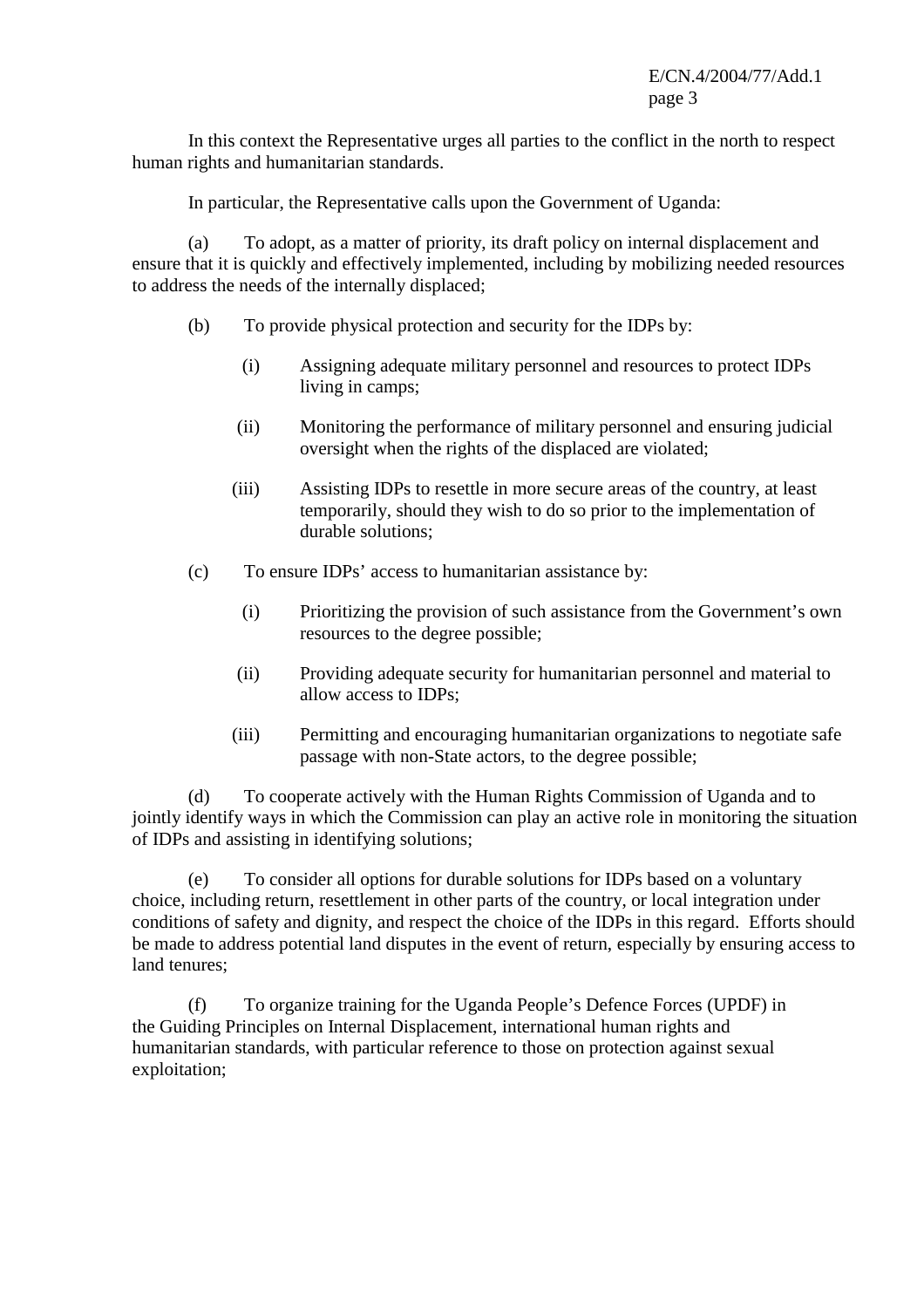(g) To implement specific protection measures in the camps against sexual abuse and exploitation, including use of the guidelines issued by the Office of the United Nations High Commissioner for Refugees (UNHCR) entitled *Sexual and Gender-Based Violence against Refugees, Returnees and Internally Displaced Persons*;

 (h) To facilitate safe access by IDPs to fertile land on the perimeter of the camps, including through the provision of adequate government protection for IDPs to farm on the outskirts of camps during the day;

(i) To give priority and support to ensuring education for children in camps;

 (j) To increase protection of and assistance to night commuters during transit into urban centres and while in urban centres at night, including adequate accommodation.

 The Representative recommends that the United Nations, international humanitarian and development organizations and partners:

 (a) Make a commitment to support the Government in the implementation of the national policy on internal displacement, once adopted, and continue to support capacity-building efforts directed at national actors;

 (b) Collectively and individually seek to enhance the international humanitarian response to the IDP crisis in Uganda, inter alia through:

- (i) Strengthening implementing mechanisms for enhanced coordination, assistance and protection;
- (ii) Establishing, to the degree security allows, more permanent presence in the north;
- (iii) Expanding, in consultation with the Government, its involvement in northern IDP camps to include not only immediate survival needs but also needs for education and livelihood generation;
- (iv) Developing a strategy to assist IDPs to become more self-sufficient in food production;

 (c) Develop and implement targeted child protection activities for IDP children, in particular the children among the "night commuters";

(d) Identify strategies to ensure humanitarian access.

The Representative further recommends that international donors and political actors:

 (a) Provide adequate financial and political support to the humanitarian efforts on behalf of the IDPs;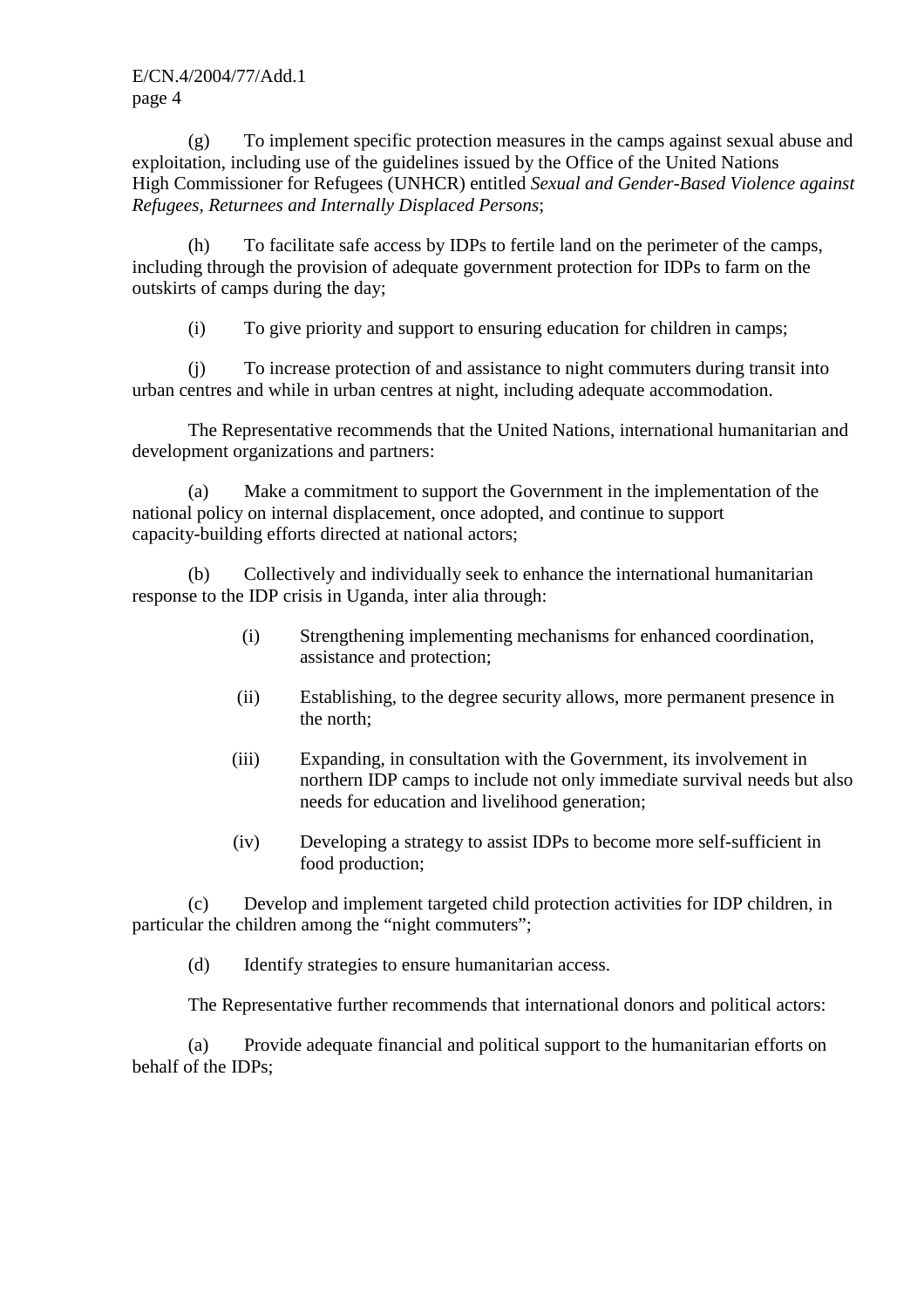(b) Urge the Government of Uganda to implement the recommendations noted above, in particular the adoption and the implementation of the draft policy and the prioritization of humanitarian assistance to IDPs within its national resources, to the degree possible;

(c) Assist in the search for a resolution to the conflict with the LRA.

 The Representative also notes the Declaration of 2 September 2003 of the Ministerial Conference on Internally Displaced Persons in the Sub-Region of the Intergovernmental Authority on Development (IGAD) held in Khartoum. The Declaration, inter alia, noted with concern the problem of internal displacement in the region and identified a number of steps to be taken to ensure the protection and assistance of IDPs, including with regard to durable solutions.

 Finally, the Representative urges the Government, the United Nations and international donors to support and cooperate with international and national civil society working on behalf of IDPs and with IDP communities themselves so that their voices are more clearly heard.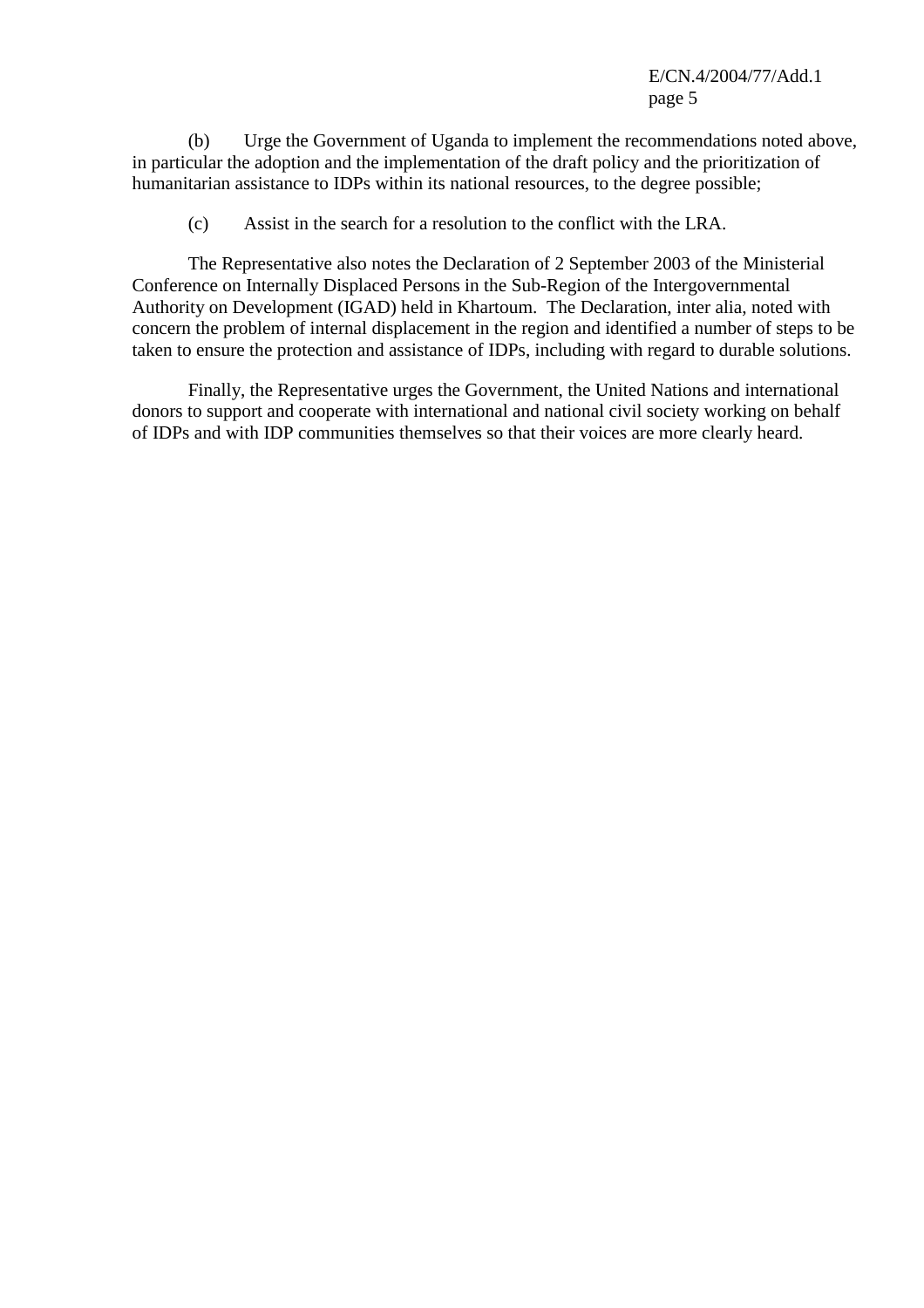#### **Annex**

#### **REPORT OF THE REPRESENTATIVE OF THE SECRETARY-GENERAL ON INTERNALLY DISPLACED PERSONS, FRANCIS M. DENG**

#### **PROFILES IN DISPLACEMENT: UGANDA**

#### **CONTENTS**

|                |                                       | Paragraphs | Page |
|----------------|---------------------------------------|------------|------|
|                |                                       | $1 - 7$    | 7    |
| $\mathbf{I}$ . | OVERVIEW OF THE SITUATION OF INTERNAL | $8 - 27$   | 9    |
| П.             |                                       | $28 - 37$  | 13   |
| III.           |                                       | $38 - 47$  | 16   |
| IV.            | FOLLOW-UP ACTIVITIES (August 2003 to  | $48 - 52$  | 18   |
| V.             | CONCLUSIONS AND RECOMMENDATIONS       | $53 - 61$  | 19   |
|                | <b>Appendices</b>                     |            |      |
| I.             |                                       |            | 23   |
| Н.             |                                       |            | 24   |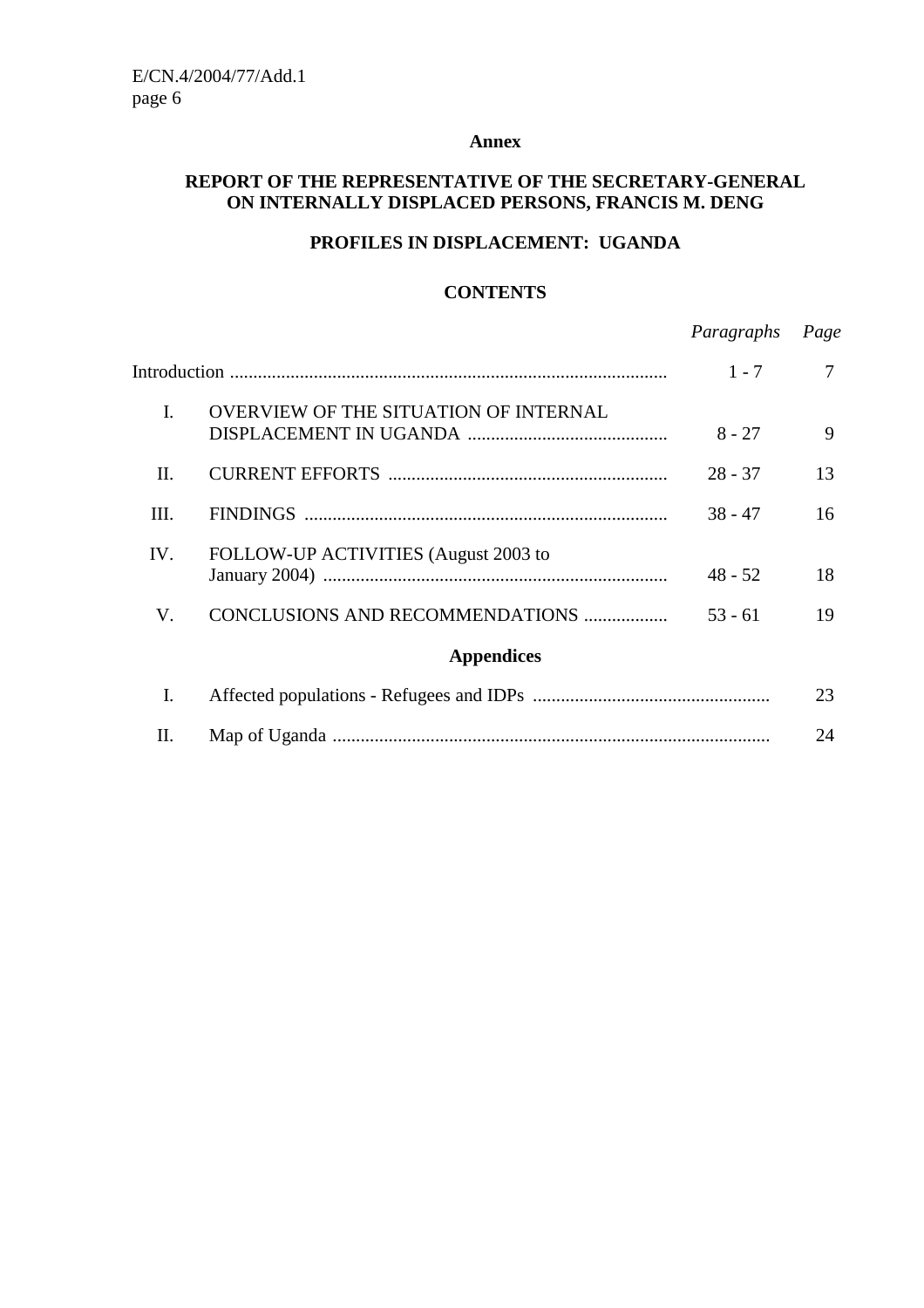#### **Introduction**

1. Internal displacement in Uganda is today one of the most serious humanitarian crises worldwide, but despite its magnitude and devastating consequences for the populations affected it has been largely neglected outside of the country, and has indeed been called a "forgotten crisis". The vast majority of the internally displaced persons (IDPs) are located in the northern districts of Gulu, Pader and Kitgum, although other areas in the centre and the east of the country have also been recently affected by displacement. In the north displacement is mainly caused by the conflict between the rebel Lord's Resistance Army (LRA) and the Government of Uganda. Since March 2002, following a renewed government offensive, the situation has deteriorated drastically and the number of internally displaced has grown at an alarming rate. The most recent estimates indicate that approximately 1.4 million persons are displaced inside the country, while in July 2002 the figure was 650,000. Many reports indicate that the LRA has consistently terrorized the civilian population, including by abducting children to serve as porters, sex slaves or child soldiers. The conflict has now been continuing for more than 17 years and, in the absence of a ceasefire or peace process, no solution seems in sight. In addition, the conflict is complicated by its regional links to the conflict in the Sudan. Furthermore, Uganda has also been affected by other displacement situations both in the east and in the west.

2. At the invitation of the Government, the Representative of the United Nations Secretary-General on internally displaced persons, Francis M. Deng, undertook an official visit to Uganda from 10 to 16 August 2003. The purpose of the visit was to gain a better understanding of the situation of internal displacement in Uganda, with a particular focus on persons displaced by the conflict with the LRA, and to explore ways of enhancing the response of the Government, United Nations agencies, non-governmental organizations (NGOs) and other actors. An additional purpose was to hold consultations with the Government on a proposed national policy on internal displacement, which had been in the drafting process for several months.

3. As has consistently been his practice, the Representative sought to enter into a constructive solutions-oriented dialogue with the Government and other interlocutors and to promote such dialogue among them as well. He emphasized that protecting and assisting the internally displaced is, first and foremost, the responsibility of the Government as a primary element of State sovereignty. This includes, among other things, guaranteeing the fundamental human rights to physical security and access to adequate food, potable water, shelter, clothing, and basic health and sanitation services. However, in situations of protracted conflict, it is often difficult for Governments to guarantee all of these rights on their own, and it becomes necessary for the international community to complement national efforts. Throughout the mission, and as requested by the Commission on Human Rights and the General Assembly, the Representative used the Guiding Principles on Internal Displacement (E/CN.4/1998/53/Add.2) as the framework for his discussions.

4. The Representative began and ended his visit in Kampala, with travel in between to the northern districts of Gulu and Kitgum (see map, appendix II). In Kampala, he met with the Second Deputy Prime Minister and Minister for Foreign Affairs, James Wapakhabulo, the Minister of State for Refugees and Disaster Preparedness, Christine Aporu Amongin, officials from the Office of the Prime Minister, and representatives of the Uganda Human Rights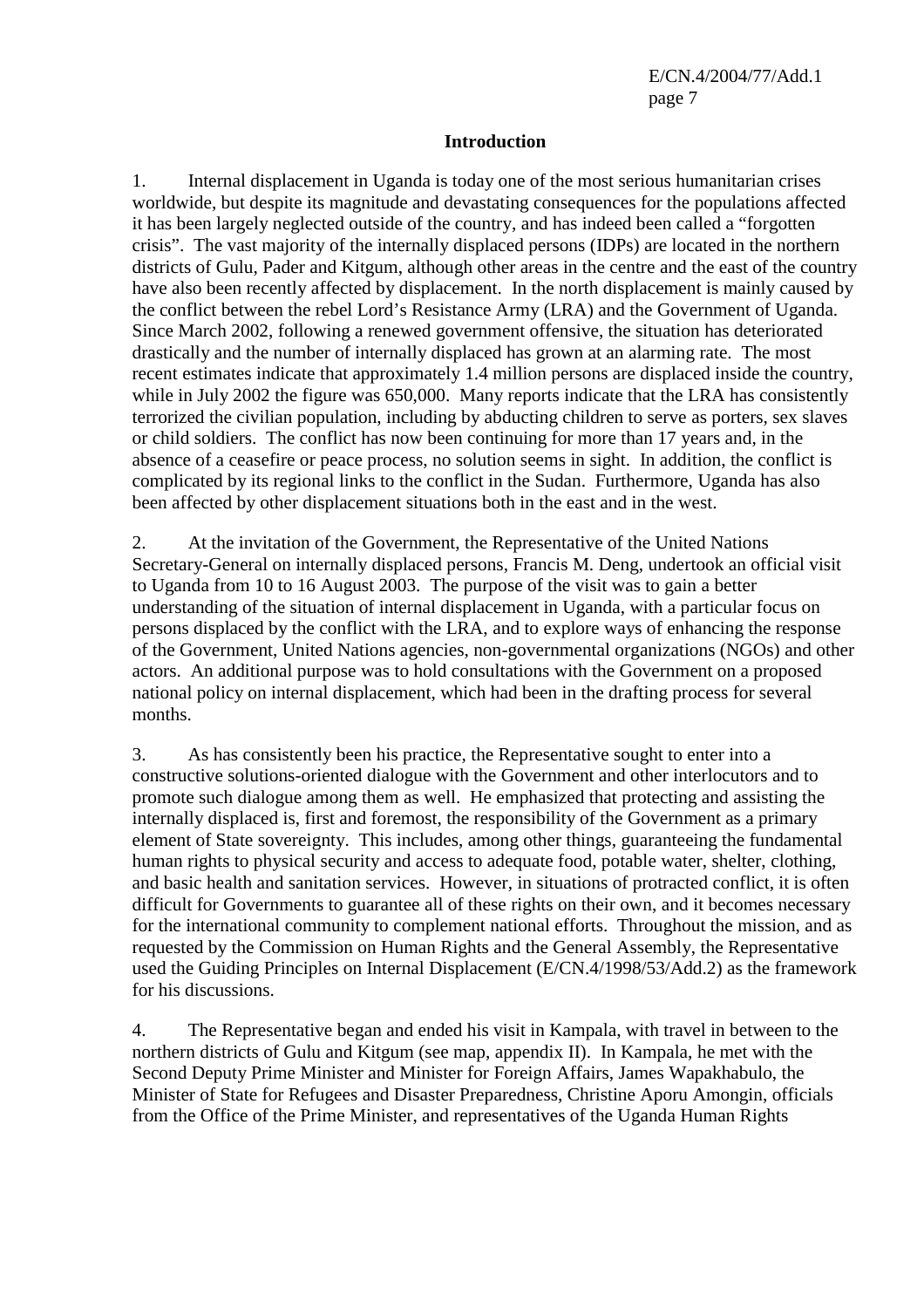Commission. He also met with representatives of the United Nations Country Team, including the Office of the United Nations High Commissioner for Refugees (UNHCR), the United Nations Development Programme (UNDP), the World Food Programme (WFP), the United Nations Children's Fund (UNICEF), the Food and Agriculture Organization of the United Nations (FAO), the World Health Organization (WHO) and the International Organization for Migration (IOM), as well as a number of international and local NGOs. In Gulu and Kitgum, he met with a number of local officials, numerous NGOs and local religious leaders, including members of the Acholi Religious Leaders Peace Initiative in Gulu. Towards the end of his mission, the Representative met with donor State representatives in Kampala. For part of his mission, the Representative was joined by John Rogge, Senior IDP Adviser to the IDP Unit in the Office for the Coordination of Humanitarian Affairs (OCHA), who was undertaking a mission to identify ways to strengthen the United Nations response to the IDP crisis.

5. The Representative visited the Awer camp 20 km to the north of Gulu, which hosts approximately 20,000 IDPs. There, he witnessed the living conditions of IDPs, the sanitation, health and education facilities, and also observed food distribution by WFP. In Gulu, he had the opportunity to witness the tragic predicament of the so-called "night commuters", mostly children, who go to sleep in the town centres out of fear of the LRA. In Gulu and Kitgum, he visited centres for the rehabilitation of children who had previously been abducted by the LRA.

6. The Representative would like to express his sincere appreciation to the Government of Uganda for inviting him to visit the country, and for engaging with him in a constructive manner. He is especially grateful to the Second Deputy Prime Minister for a very positive exchange of views at the end of the visit, as well as to the Minister of State for Refugees and Disaster Preparedness for taking the time to accompany him on his visit to the north and to engage in comprehensive consultations with him. He would also like to express his gratitude to the United Nations Country Team, in particular the staff of the Kampala office of OCHA, who provided not only essential logistical and administrative support, but also thorough briefings on recent developments. Thanks are also due to the many NGO representatives who provided the Representative with invaluable information and advice. Finally, the Representative extends his warmest thanks to the internally displaced individuals he was privileged to meet during his mission for their willingness to share with him their views about their tragic situation.

7. This report is divided into five sections. The first is a general overview of the causes, magnitude and historical context of the displacement situation in Uganda. The second section briefly describes current efforts to address the needs of the internally displaced on the part of the Government, civil society and the international community. The third section summarizes the main findings of the Representative. A fourth section briefly reports on the follow-up activities conducted by the Representative and the United Nations system subsequent to the mission. In the final section, the Representative presents his conclusions as well as his recommendations to the various actors involved.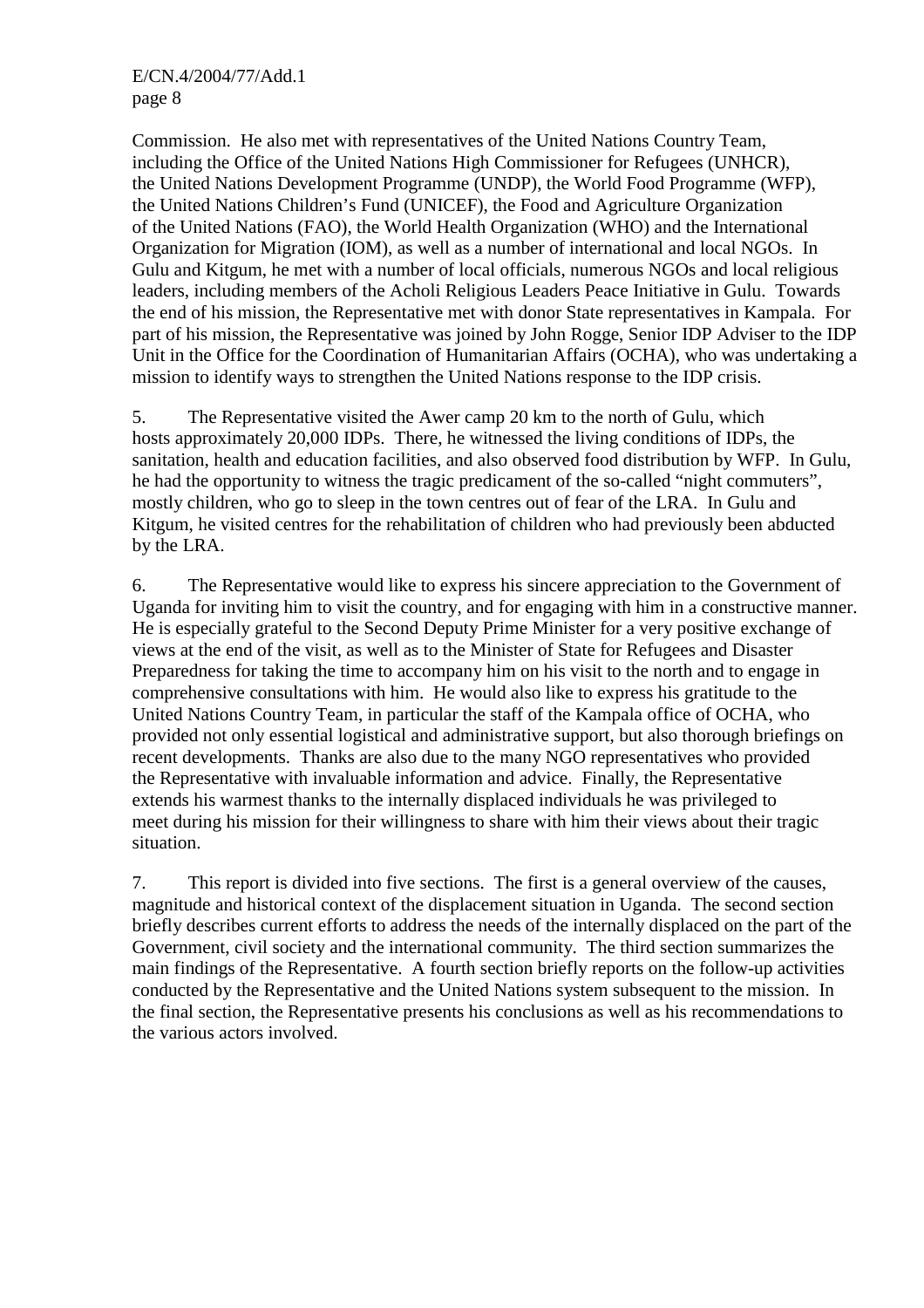#### **I. OVERVIEW OF THE SITUATION OF INTERNAL DISPLACEMENT IN UGANDA**

#### **Background**

8. Uganda is a landlocked country sharing borders with the Sudan in the north, Kenya in the east, the United Republic of Tanzania in the south, Rwanda in the south-west and the Democratic Republic of the Congo in the west (see map, appendix II). The country covers an area of 241,139  $\text{km}^2$ , with a population estimated at around 25 million.

9. Uganda became a British Protectorate in 1894 and its present borders were established in 1926. It gained independence from the United Kingdom in 1962. In the 1970s and early 1980s, the country suffered two wars and was run by two dictatorial regimes, under Idi Amin and Milton Obote. In 1986, Uganda came under the control of Yoweri Museveni, who is the current President, and his National Resistance Movement.

10. The country's economy is primarily agrarian and is made up mostly of smallholdings, although pastoralism is dominant in the Karamoja and Ankole regions. In 1987, President Museveni adopted reforms designed to reduce the size of national Government and privatize many economic activities; in return, Uganda has received large loans from the World Bank and the International Monetary Fund (IMF) and has also benefited from generous bilateral development aid. In 2001, Uganda's gross domestic product (GDP) was US\$ 11.2 billion, or US\$ 250 per capita. While the current Government has been confronted with challenges due to regional security issues, conflicts in neighbouring States as well as a number of internal conflicts and constraints, its development policies (at least in the south of the country) are considered by many to be a model of success and a source of stability in an otherwise troubled subregion of Africa. However, a number of rural areas, especially in the north, remain underdeveloped and marred by conflict and internal displacement. UNICEF has estimated that 44 per cent of the total population of the country live in absolute poverty.

11. Uganda is a State party to all seven of the major international human rights treaties (the International Covenant on Economic, Social and Cultural Rights, the International Covenant on Civil and Political Rights, the International Convention on the Elimination of All Forms of Racial Discrimination, the Convention on the Elimination of All Forms of Discrimination against Women, the Convention on the Rights of the Child, the Convention against Torture and Other Cruel, Inhuman or Degrading Treatment or Punishment and the International Convention on the Protection of the Rights of All Migrant Workers and Members of Their Families), as well as the Optional Protocol to the International Covenant on Civil and Political Rights and the two Optional Protocols to the Convention on the Rights of the Child on the involvement of children in armed conflicts and on the sale of children, child prostitution and child pornography. Uganda is also a party to the main humanitarian accords, in particular the Geneva Conventions of 12 August 1949 for the protection of victims of war, and the Additional Protocols thereto, of 1977.

12. Uganda has been praised for its progress on a number of socio-economic issues, including the adoption of the National Gender Policy of 1997 and the formulation of the National Action Plan on Women in 1999, as well as an affirmative action policy for women, programmes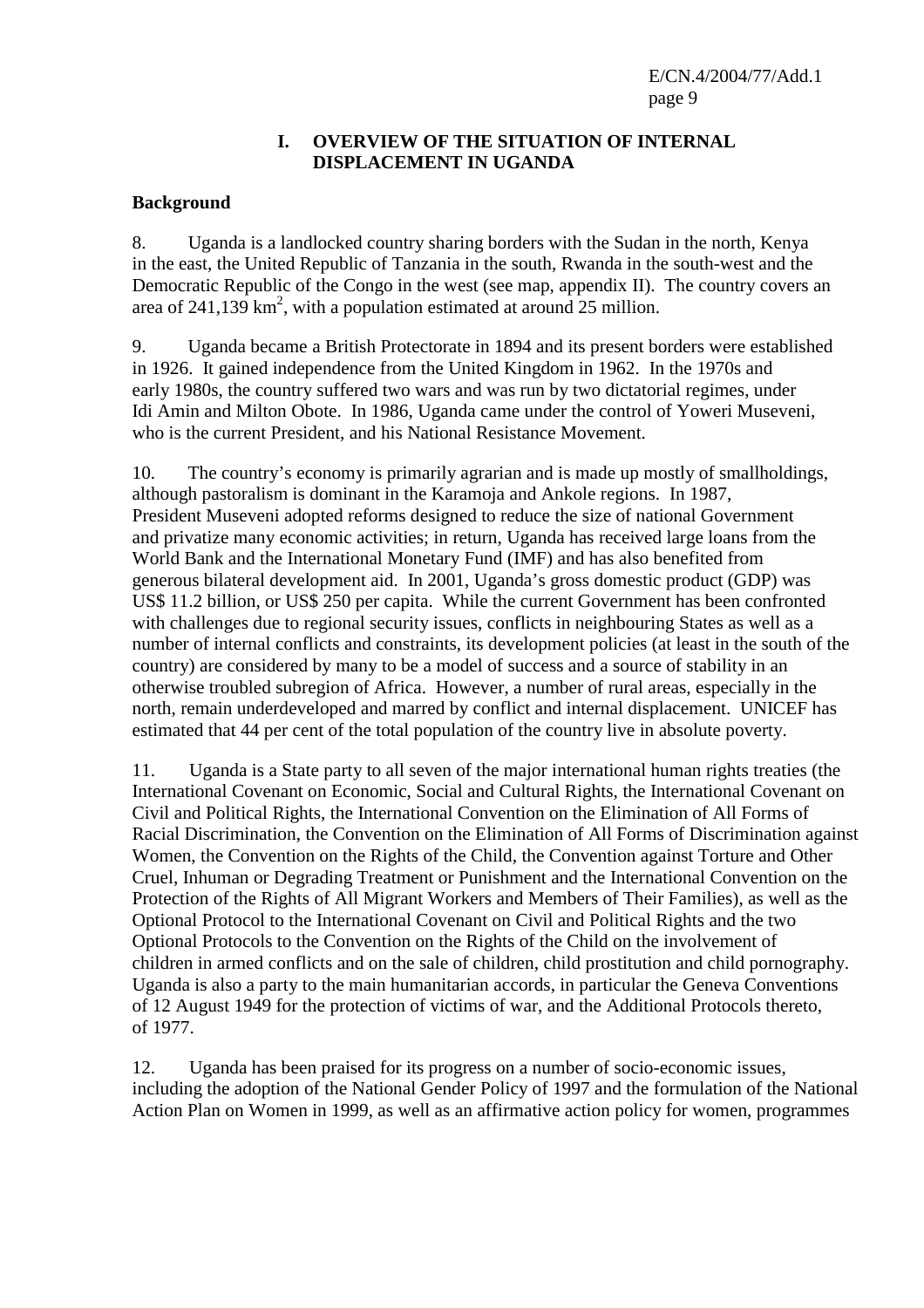on HIV/AIDS, and a universal primary education programme. Its National Human Rights Commission has played an important role in the context of national efforts to promote and protect human rights.

13. However, despite many positive developments, Uganda has long been affected by internal displacement. The displacement crisis essentially falls into three geographic areas and three main causes. By far the largest number of displaced can be found in Acholiland, in the north of the country, mainly in the districts of Kitgum, Pader and Gulu. Displacement in this part of the country is due to the armed conflict between the rebel LRA and the Uganda People's Defence Force (UPDF). In the Karamoja region to the east, displacement has been caused by drought and cattle rustling by armed tribal warriors. In the Rwenzori Mountains on the western border with the Democratic Republic of the Congo, displacement had previously been caused by attacks of the rebel Allied Democratic Front (ADF).

14. The most recent figures estimate that the majority of the reported total of 1.4 million IDPs are concentrated in about 180 camps or "protected villages" set up by the Government throughout nine northern and eastern districts. The largest camps are located in Gulu. Camp populations generally range from more than 50,000 to less than 2,000 in the smallest sites, which include churches, public buildings and hospitals. The average camp population is 12,000. An unspecified number of displaced are hosted by relatives (see appendix I).

15. The roots of the conflict in the north can be traced to the differences, in historical, socio-economic as well as political terms, between the north and the south of the country. Those tensions were aggravated in the 1980s when the current President of Uganda, Yoweri Museveni, came to power. Mr. Museveni started a rebel movement - the National Resistance Army (NRA) - which seized power in 1986 by overthrowing the then President, Tito Okello. Mr. Museveni's supporters and combatants were mainly from southern and central Uganda, while the supporters of the brief Okello regime and the previous regime of Milton Obote were mainly Acholi from the north, who also constituted most of the soldiers in the Ugandan army at the time (then called the Uganda National Liberation Army - UNLA). Following the change in regime, most Acholis fled to the north and some continued armed resistance.

16. Alice Auma "Lakwena" and her Holy Spirit Movement Front (HSMF) were briefly successful in organizing the resistance in the north from 1986 to 1987. The HSMF was based on religious and redemptory beliefs and sought to rally Acholi opposition against President Museveni. The movement was defeated by the NRA in 1987 and Lakwena is said to have fled to Kenya. Her cousin, Joseph Kony, decided to continue the fight, and in 1988 set up what was first called the Uganda People's Democratic Christian Army (UPDCA), renamed the Lord's Resistance Army in 1994. The LRA and its leader have also been heavily influenced by religious beliefs, but the movement has vacillated over time from embracing a type of Christianity, to denying any links with Christian doctrine, to incorporating many Muslim rituals and beliefs, and also adopting more traditionalist local beliefs. While there are no official numbers, the LRA is believed to consist of some 2,000-5,000 persons. It has never succeeded in gaining total control of any specific part of the country, operating instead as a guerrilla movement. It is alleged to have found support from elements in the Government and army of the Sudan.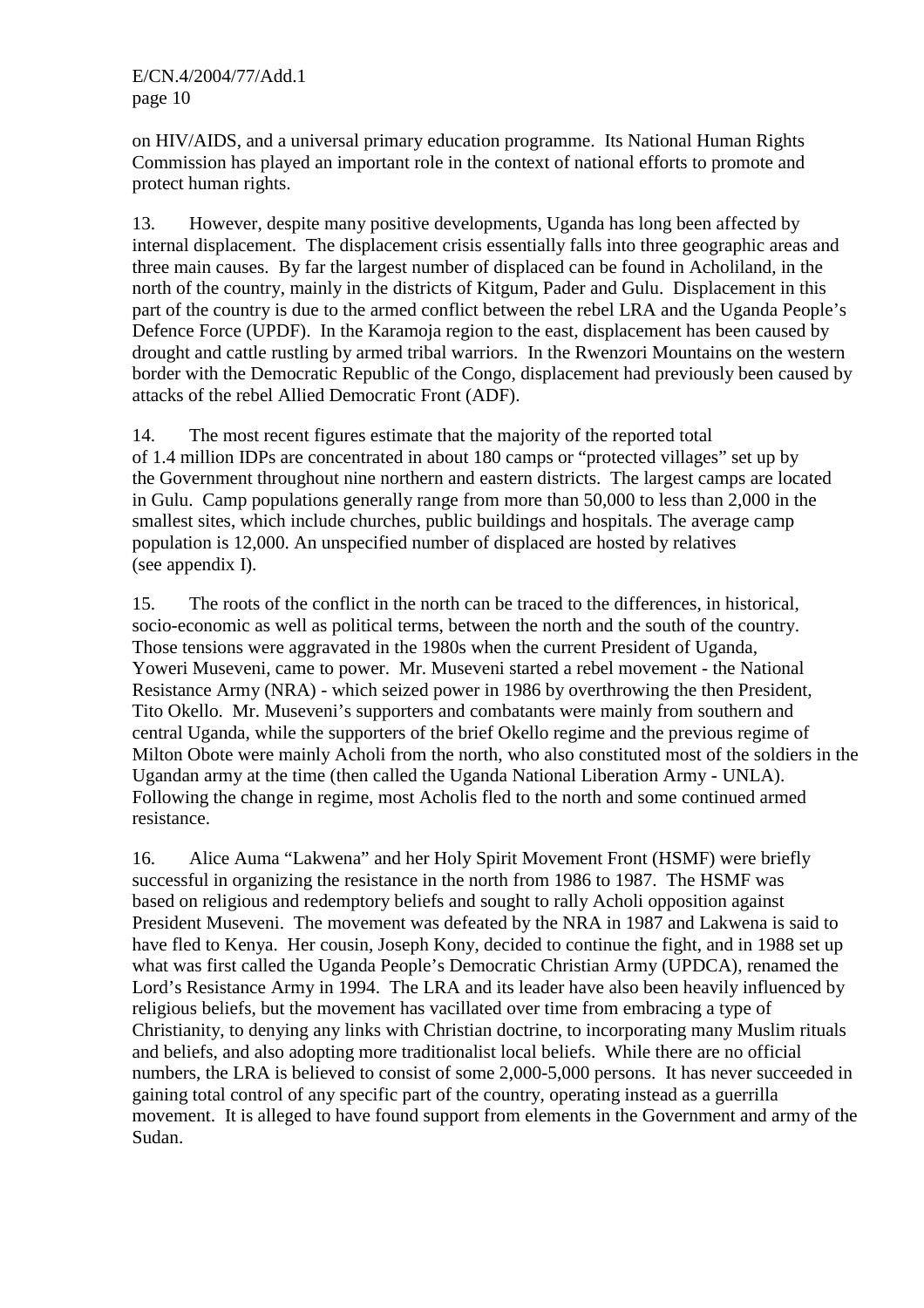17. Paradoxically, the LRA has committed serious crimes and atrocities against "its own people", the Acholi in the north. Violent attacks by LRA forces starting in the mid-1990s forced about three quarters of the populations of Gulu and Kitgum districts to flee their homes. The LRA soon gained a reputation for abducting children in order to forcibly conscript them, force them to carry looted supplies, and sexually exploit them.

18. A relative calm in the area in 1999 allowed for the return of a number of displaced persons, but escalated LRA attacks at the beginning of 2000 have since forced an increasing number of people to seek refuge in the so-called "protected villages" established by the Government or, alternatively, in the towns of Gulu and Kitgum. After a brief period of some stability, the LRA intensified its raids during the first months of 2002. In March 2002, and with the consent of the Government of the Sudan, the Ugandan Army - the UPDF - launched an offensive against LRA forces in southern Sudan code named "Operation Iron Fist", which was intended to decisively defeat the LRA. However, the operation was not successful in this respect, and the LRA continues to operate today.

19. As a reaction to "Operation Iron Fist", LRA forces returned to northern Uganda in June 2002, split into small groups and intensified their attacks and abuses against the civilian population, further deepening the displacement crisis. Since the launch of the Government's offensive, the LRA has attacked the districts of Kotido and Moyo, which had previously been unaffected by the conflict, as well as the districts of Lira and Apac.

20. At the same time, it is reported that the diversion of UPDF troops to pursue the LRA in the Sudan during "Operation Iron Fist" has left the Acholi civilian population without adequate protection. There have also been reports of abuses against IDPs committed directly by government troops. Despite the declared intention by the UPDF to protect IDPs, a number of advocates charge that its efforts have been insufficient.

21. Although the Government of Uganda has hoped to solve the problem in the north by military means, it has nevertheless attempted on several occasions to open dialogue with the LRA for a negotiated peace settlement. To date, however, the parties have not even been able to agree to conditions for a ceasefire. The latest attempt to reach a negotiated settlement was terminated in April 2003 by the President in response to intelligence reports claiming that the LRA was planning to kill some members of the Government's negotiating team - The Presidential Peace Team - including the President's brother, Salim Saleh, and to abduct the rest.

22. The underlying causes of the conflict in the Acholi region have important links to the situation inside the Sudan, as well as to the complex relations between the Sudan and Uganda. While Uganda has been supportive of the main Sudanese insurgent movement, the Sudan People's Liberation Movement and Army (SPLM/A), in the south of the Sudan, some elements of the Sudanese Government and army have reportedly provided support and a safe haven in the Sudan for members of the LRA.

23. In eastern Uganda, internal displacement has been caused by the violent raiding of villages by Karamojong pastoralists and warriors in search of local goods and cattle. While cattle rustling has long been a problem in this area of the country, the effects on the civilian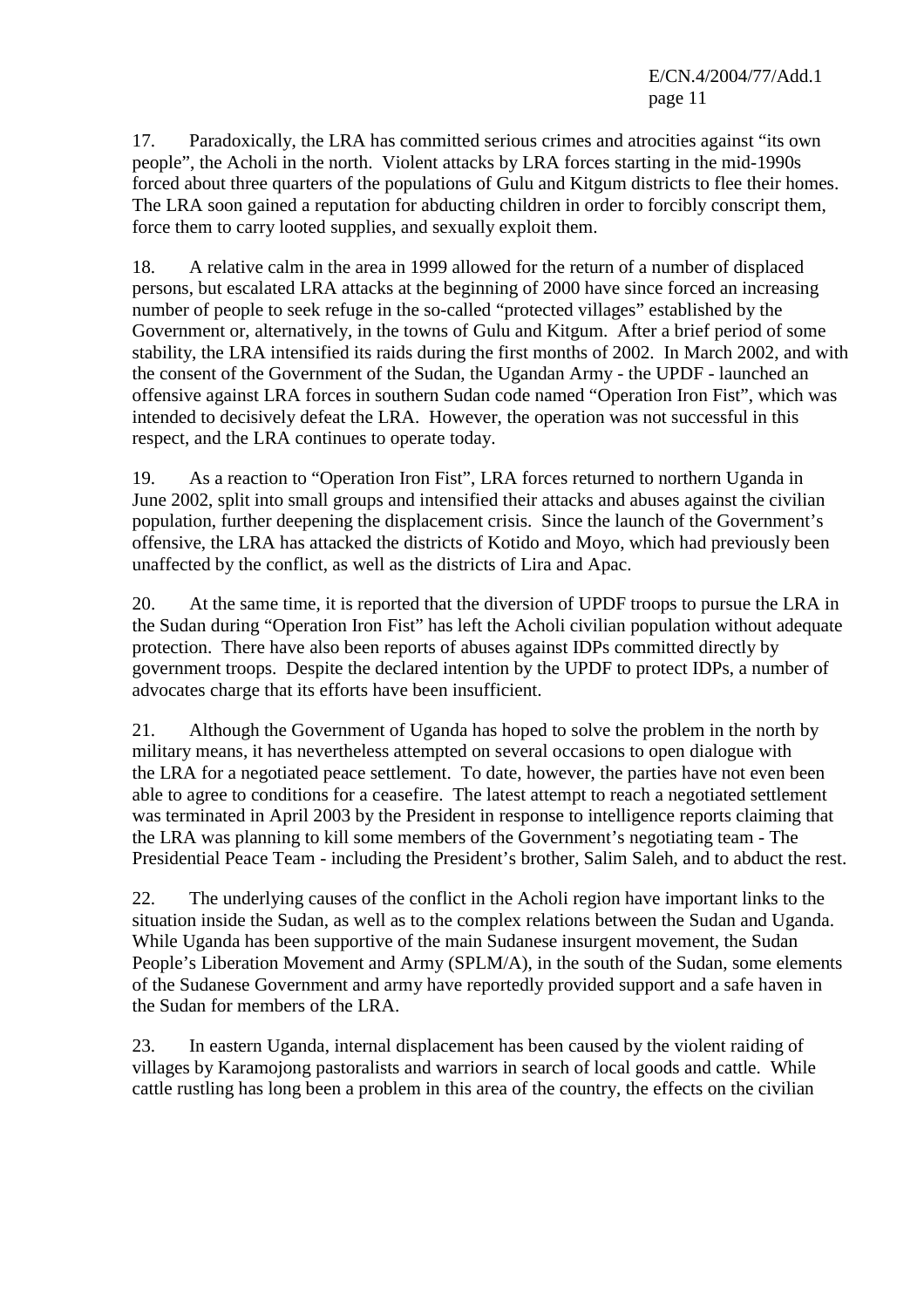population and the ensuing displacement have intensified in recent years owing to the influx of modern automatic weapons and handguns now in the possession of the Karamojong warriors. The voluntary disarmament exercise initiated by the Government in this area in December 2001 has achieved only limited success. As a consequence, the Ugandan army began disarming the Karamojong forcibly in February 2002, thereby increasing tensions. The forced disarmament exercise was allegedly accompanied by UPDF abuses against the Karamojong people. From late 2002 to early 2003, following a year of relative calm, Karamojong warriors perpetuated more displacement in Katakwi district. The situation was further complicated by attacks carried out by LRA forces against the civilian population.

24. The third main area of displacement in Uganda has been in the Rwenzori Mountains on Uganda's western border with the Democratic Republic of the Congo. This IDP situation is now largely resolved. In April 2003, only approximately 8,000 IDPs remained, compared with 87,000 in February 2002. Between November 1996 and 2002, civilians in this region suffered violent attacks by the rebel group, the Allied Democratic Front (ADF). ADF violence was most intense between 1998 and 2000 and included the abduction of schoolchildren as well as attacks on IDP camps. In early 2001, the situation began to improve markedly as a result of a weakening of the ADF by the Ugandan army. A year of improved security conditions led to the return home of most IDPs from the area. In May 2002, an international team of defence attachés declared the western area safe and free from rebel infiltrators.

## **Current IDP conditions**

25. The IDPs living in camps in the north, centre and east are in dire need of humanitarian assistance and protection. In practically all of the camps, food stocks are scarce, malnutrition rates are high, water supply is very inadequate, sanitation is very poor and health and education services are at a minimum. Fear of the LRA prevents farming - the most common livelihood in the region. Most of the IDPs living in camps have practically no legal and physical protection. Reportedly, the protection typically provided by the UDPF consists of a handful of soldiers assigned to protect a camp hosting approximately 20,000 IDPs. Observers note that the soldiers are normally located in the centre of the camps, thereby leaving the perimeter unsecured and the camps thus remain exposed to attacks by the LRA. Furthermore, abuses by the soldiers against IDPs in the camps have also been reported. A lack of security along the roads has rendered many of the camps, especially those located far from urban centres, almost inaccessible to the deliverers of vital food and other humanitarian assistance, unless under heavy military escort. No international or national actor is monitoring the situation of the IDPs in a consistent manner.

26. Perhaps the most shocking barometer of the perilous security conditions in the north is the phenomenon of the so-called "night commuters". In order to protect their children from abduction by the LRA, parents in the northern districts send their children to sleep in the Gulu, Kitgum and Pader town centres every night. During the past several months, an estimated 25,000 children and adults have commuted distances of up to 5 km from their villages to the towns in the late afternoon and again from towns to villages early the next morning. In the towns, the children who are sometimes accompanied by their parents, sleep in the streets, in hospital compounds or at sites provided by humanitarian actors. The Representative was deeply saddened during his visit to witness this tragic situation. He spoke with some of the children staying in the compound of a hospital in Gulu, and he was struck by their expressions of despair.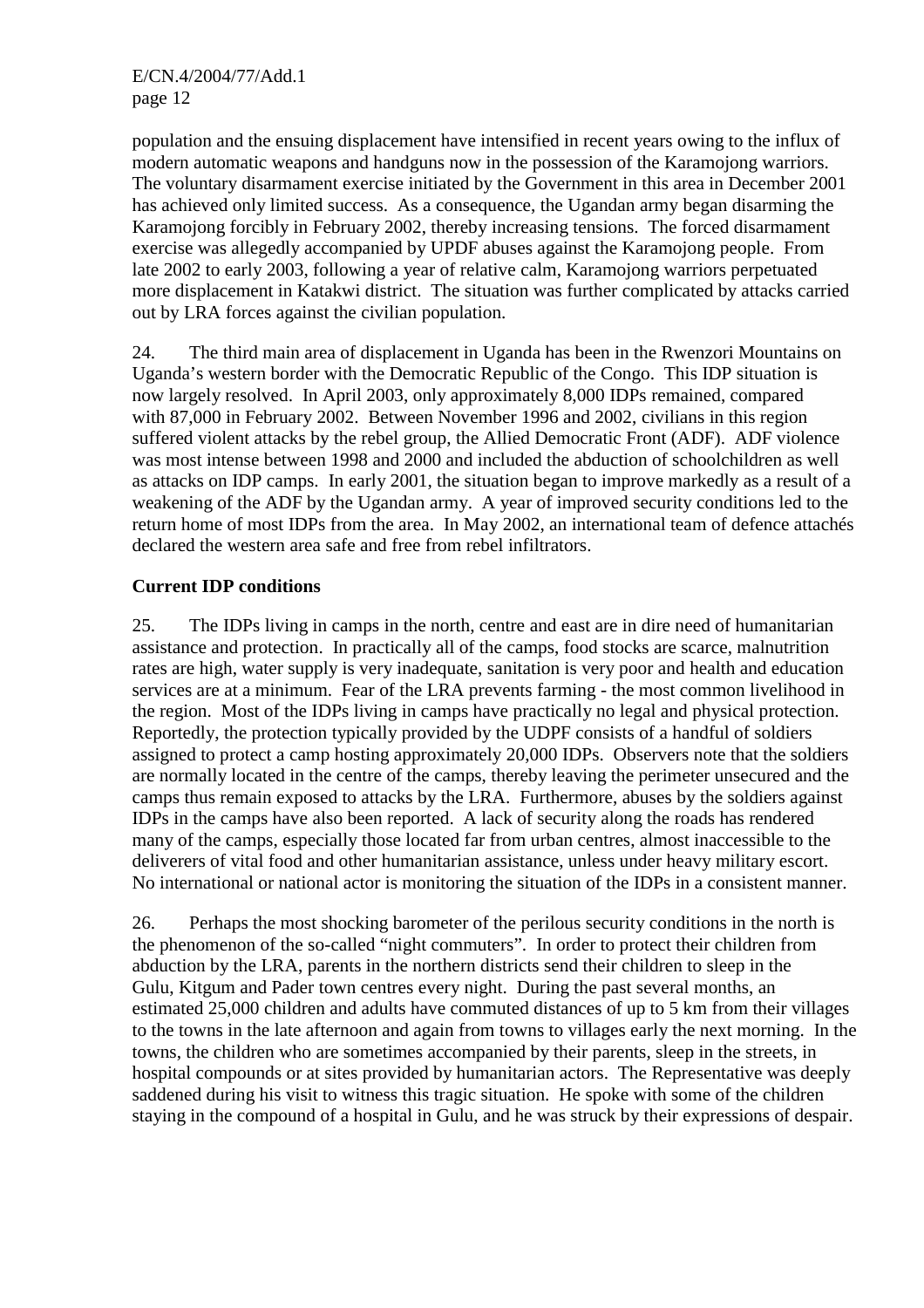27. The Representative was also saddened upon meeting children who had previously been abducted by the LRA and had either escaped on their own accord, been released or had been rescued by the UDPF. Some recounted their terrible stories of abuse and forced recruitment, many of them visibly traumatized by the experience. One young girl told the Representative how she had been abducted and abused as a sex slave by an LRA rebel, and had only managed to escape as she wanted to protect her child who had been born during captivity.

#### **II. CURRENT EFFORTS**

28. The Department for Refugees and Disaster Preparedness in the Office of the Prime Minister has the main responsibility within the Government with regard to IDPs and is supported in its activities by a number of other departments. The Government is in turn supported by the United Nations, whose actions are coordinated by the Resident Coordinator, non-governmental partners and the donor community. The main challenge for the Government and the humanitarian community has been to provide basic humanitarian assistance and protection to the more than 1 million IDPs. Lack of adequate safe access and logistical problems, however, significantly impede these efforts. Because of the prevailing situation of insecurity in the north, United Nations activities have been focused on assisting the Government in the provision of basic humanitarian assistance support for the reintegration and rehabilitation of ex-combatants (mostly child soldiers). The United Nations has further promoted advocacy for humanitarian access and provided basic support to civil society groups involved in humanitarian efforts and the promotion of peace in the north.

29. The main component of the humanitarian assistance to IDPs consists of food aid delivered through WFP and its implementing partners, in particular the Norwegian Refugee Council (NRC). Threats posed by the LRA have made it necessary to have food convoys escorted by government troops in order to prevent ambushes and looting. The operation of these escorts is financed by WFP, prompting concerns by some observers that the Government is not prioritizing the protection of the humanitarian efforts. Other humanitarian actors, who are either financially unable or unwilling on a point of principle to use government military escorts, constantly run the risk of attacks by the LRA. Even for WFP, however, the use of military escorts does not guarantee the safety of humanitarian relief efforts. During the visit of the Representative, a WFP convoy in the eastern part of the country was attacked by the LRA and at least one driver was killed. Food delivery is further complicated by the weak infrastructure in the north. Most of the roads are in poor condition, and travel to the camps, some of which are situated more than 100 km from the urban distribution centres, can take days. The issue of access is of major concern to all humanitarian actors. The LRA has a poor record of respecting humanitarian space, and there is no contact between the humanitarian agencies and the LRA to allow for the negotiation of access.

30. Security conditions permitting, food aid is generally delivered on a monthly basis, and consists of the most basic supplies, such as maize, beans, sugar, salt and cooking oil. In addition, UNICEF and its implementing partners provide basic support to the camps in terms of water and sanitation, children's health, rudimentary primary education in some of the camps and immunization. The spread of HIV/AIDS in the camps is a serious concern, and a number of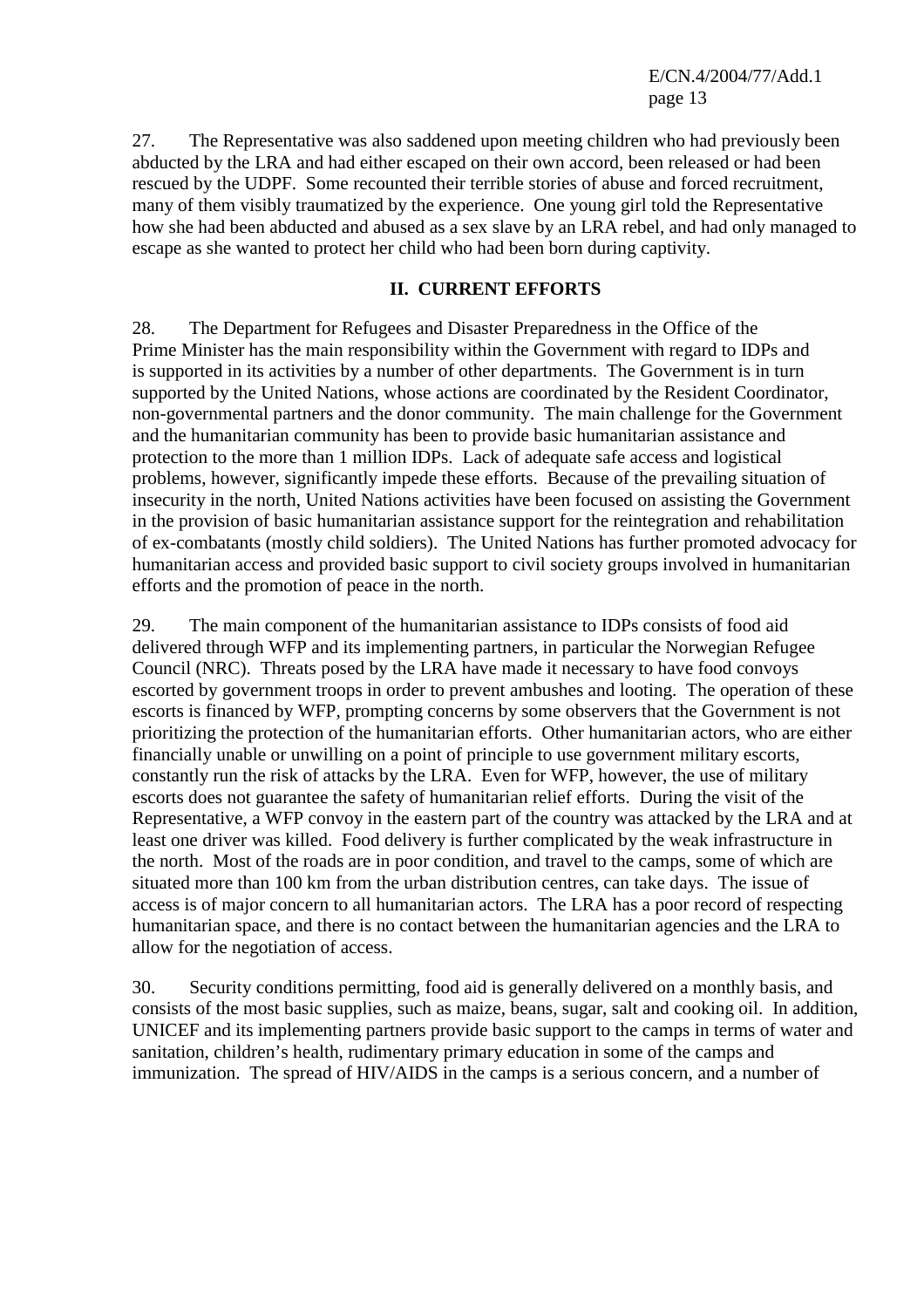United Nations agencies, including the United Nations Population Fund (UNFPA), WHO and UNICEF, have implemented programmes in response. FAO has assisted the active rehabilitation of returnees by supporting the resumption of agricultural production, but because the lack of security discourages any substantial return movement, these efforts have lately been suspended.

31. The camps for the displaced, the so-called "protected villages", were originally established by the Government to provide better protection for the civilian population from LRA attacks. Such protection is the responsibility of the Government, and is to be provided in practice by the UPDF and the local police. The Government declined to share with the Representative information on the number of soldiers assigned to protect the camps, citing the need for confidentiality for security reasons. However, many reports indicated that the number has been clearly inadequate.

32. There have been many reports relating to raids by the LRA, theft of supplies, abduction of children from the camps and other abuses such as rape. Information regarding abuses and other protection concerns is difficult to obtain, as there are no mechanisms for systematic monitoring or reporting in place. A number of local and international NGOs conduct occasional monitoring and in this way provide important information with regard to protection concerns, but these efforts are far from sufficient and do not cover all IDPs. Furthermore, the difficulties in physically accessing the camps further complicate efforts aimed at obtaining reliable information. The NRC previously ran a project delivering legal aid to returnees, which to a large extent focused on property restitution issues relating to return. However, this project had been inactive during the months preceding the mission as no returns had taken place.

33. As noted above, a particular issue of concern has been the situation of the approximately 25,000 "night commuters" who are mostly children (see paragraph 26 above). Local and international NGOs and a number of United Nations agencies, in particular UNICEF, are active in providing basic support to the "night commuters". At the time of the visit, however, children were sleeping in the open, in the streets or in hospital compounds. Several specific initiatives have been undertaken, with the result that shelter programmes have reportedly improved since the visit of the Representative. Moreover, a number of humanitarian NGOs were providing support and rehabilitation programmes to children who had previously been abducted by the LRA and served as child soldiers or sex slaves.

34. In order to address more comprehensively the situation of internal displacement in the country, the Government, in cooperation with the local OCHA office as well as the OCHA IDP Unit, has for some time been developing a national policy on IDPs, based on the Guiding Principles on Internal Displacement (E/CN.4/1998/53/Add.2). The drafting process involved consultations over more than a year with a broad range of relevant stakeholders, including local officials, NGOs, United Nations agencies, various government departments, and the office of the Representative. During the mission, the Representative had the opportunity to discuss the policy document with relevant officials from the Office of the Prime Minister. At the time, the policy document had already undergone a number of revisions, the most recent being in July 2003.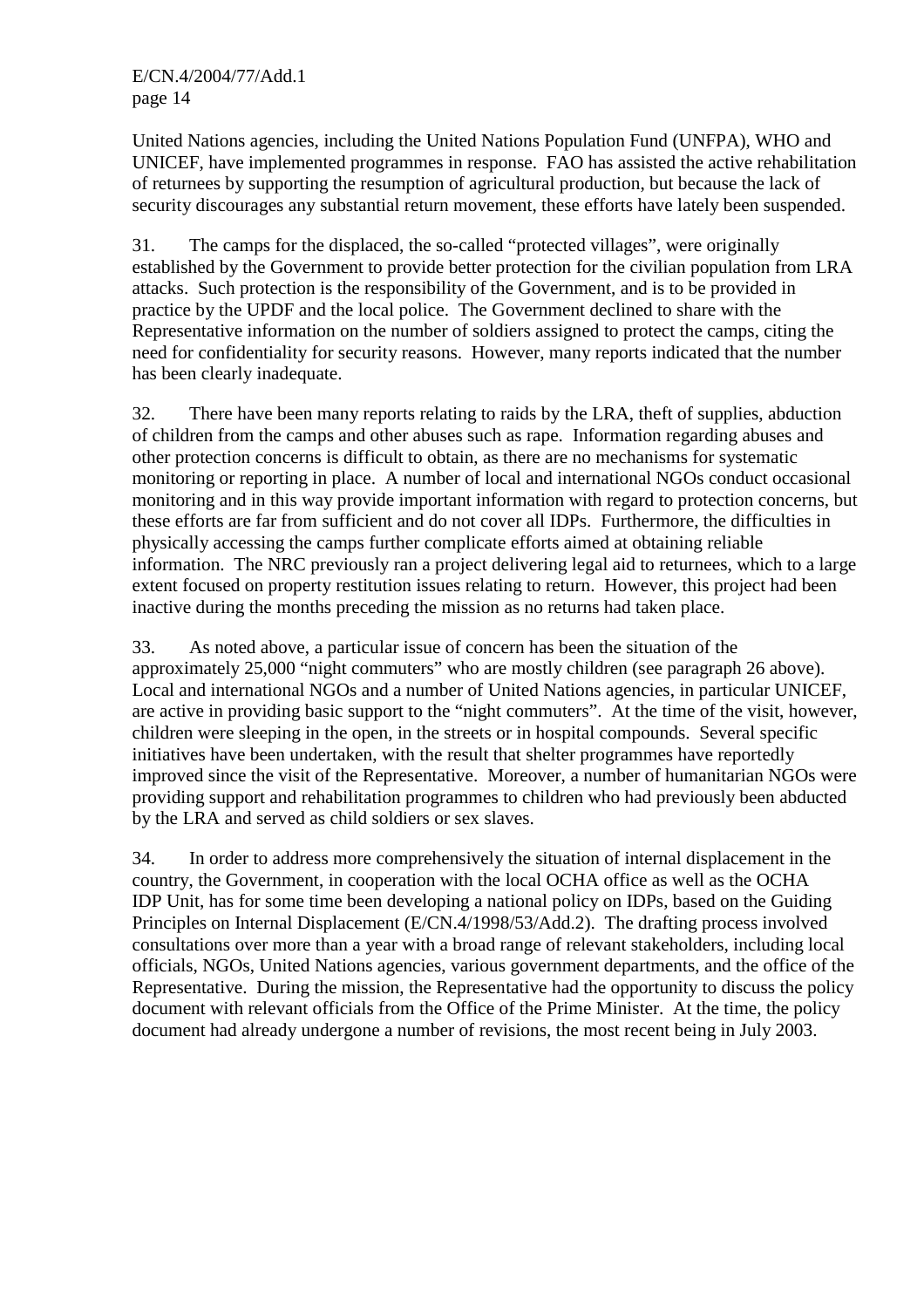35. The policy document is composed of a preamble and five chapters. The overall policy goal, as set out in chapter 1, is to emphasize the duty of the Government to protect its citizens against arbitrary displacement and in case of displacements to provide for the protection and assistance to IDPs by setting guidelines to be observed by government institutions, local and international humanitarian organizations and NGOs involved in upholding the rights and entitlements of IDPs through all the phases of displacement. Throughout the document, a number of overarching guidelines are affirmed, inter alia, that the main international human rights instruments must be taken into account. With regard to the institutional arrangements, the policy contains a number of detailed provisions for the division of labour and responsibilities among various entities of the Government as well as prescribing the setting up of a number of committees charged with different tasks to coordinate efforts on behalf of IDPs. The Department of Disaster Preparedness and Refugees of the Office of the Prime Minister is the lead agency in Government for the protection of and assistance to the internally displaced. The policy further sets out a number of general provisions aimed at ensuring security, freedom of movement, protection against arbitrary displacement, voluntary resettlement and return, legal status and identification, property rights, family unity, food security, shelter, education, health, water and sanitation as well as rehabilitation and infrastructure. The policy document also deals with the roles of NGOs and international humanitarian agencies.

36. In the meanwhile, there is little progress to report on identifying durable solutions for those displaced in the north of the country. Naturally, finding a permanent solution to the conflict is linked to finding durable solutions for IDPs, in particular with regard to return to their places of origin. To date, the Government has mainly focused its efforts on militarily defeating the LRA, and the displacement crisis has deepened as a result of military activities. However, at the same time, there have been some efforts aimed at ending the conflict peacefully. An amnesty law is in place which provides for the rehabilitation and reintegration into civilian society of former LRA combatants. The Government has also sought to establish peace negotiations with the LRA, through the "Presidential Peace Team". Moreover, civil society, and in particular religious leaders, in the north have played an active role in promoting peace. The Acholi Religious Leaders Peace Initiative, for example, has sought to promote talks between the LRA and the Government by playing a mediating role. It is widely recognized that the religious leaders are in communication with the LRA, and could be helpful in finding a solution to the conflict. During a meeting in Gulu, the Representative was particularly impressed by one of the senior religious leaders, Archbishop John Baptist Odama, who is a strong advocate for peace and reconciliation. On the other hand, a key obstacle with regard to establishing talks with the LRA has been the fact that the political agenda and objectives of the rebels have not been clearly spelled out.

37. An important development in recent years has been public statements from both the Government of Uganda and the Government of the Sudan that neither is providing military support to armed groups. However, a number of reports indicated that elements in the Sudanese army continued to lend support to the LRA. Many observers hope that with the resolution of the conflict in the Sudan will come a resolution of the conflict in Uganda. It has also been noted that in order to find a solution to the conflict an external mediator might be required. However, this has not yet materialized.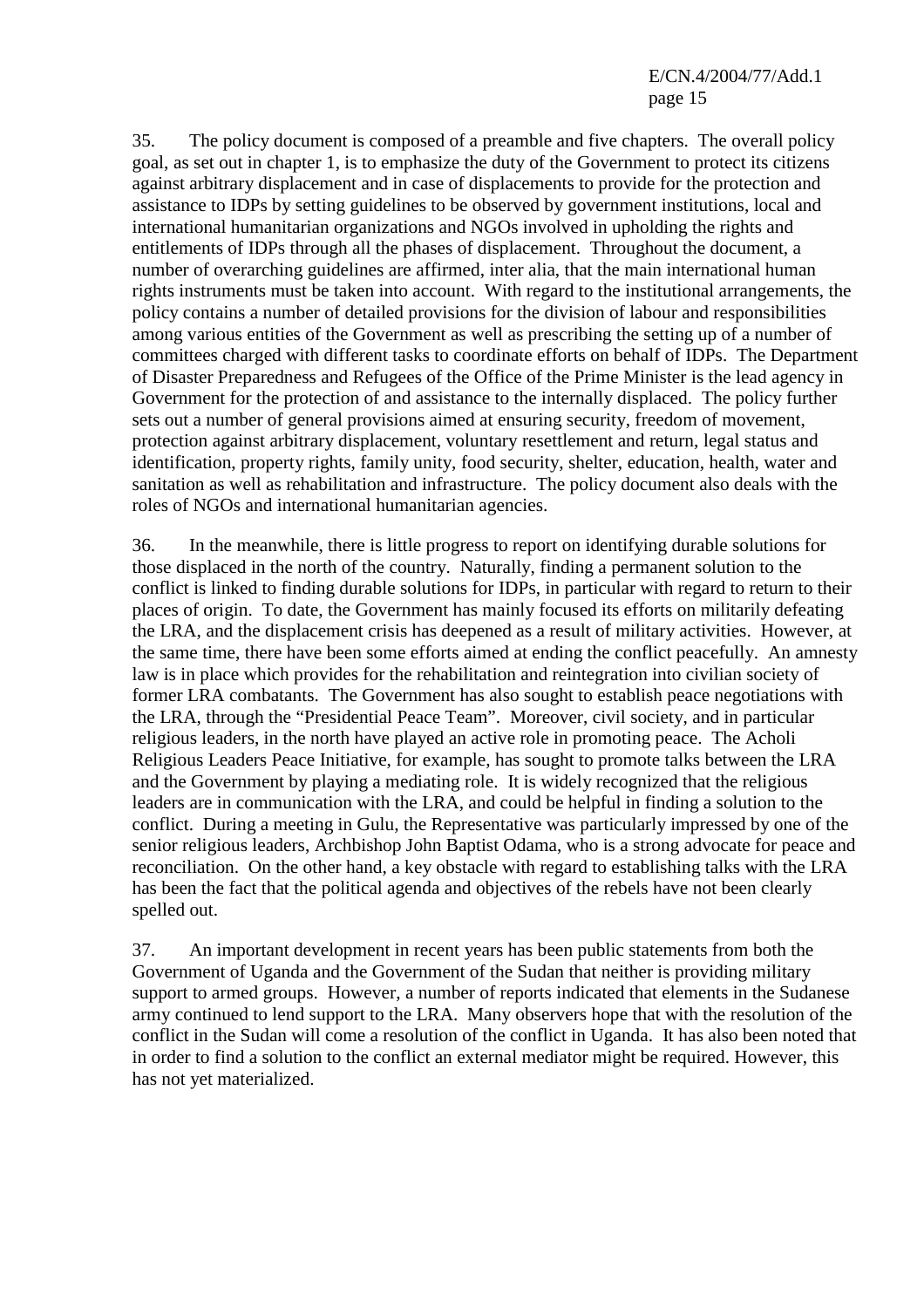#### **III. FINDINGS**

38. In the north of the country, the Representative was struck by the level of devastation caused by the conflict and the extremely precarious security and humanitarian situation being faced by the internally displaced. The contrast between conditions in the south and the north was striking. In the camps, the displaced were struggling to survive and were in dire need of food, education, health, water and sanitation, which were only provided by the humanitarian actors at a basic level. The spread of HIV/AIDS in the camps was a matter of serious concern.

39. With regard to the humanitarian support, provided mainly through the United Nations agencies, its implementing partners and a large number of international and national NGOs, the Representative found that all the actors involved were performing a tremendous task under very challenging conditions. However, these efforts were in no way sufficient and needed to be expanded.

40. Access and security threats were central problems complicating the efforts, but weak coordination and insufficient international presence and focus also contributed to the problems on the ground. The key coordination role performed, to its credit, by the local OCHA office was recently strengthened through the recruitment of a head of office based in Kampala, and further recruitment is planned. The United Nations had been strongly criticized by a number of observers for not responding adequately to the deterioration of the humanitarian situation. It had been noted that the major part of United Nations activities had been focused on development in other parts of the country unaffected by the conflict, and that the humanitarian needs of the IDPs in conflict areas had been neglected. At the time of the visit, however, the focus of the response of the United Nations was in the process of shifting more towards the needs of the IDPs. Furthermore, limited funding limited humanitarian assistance to the most basic support, which, as noted, in many cases appeared to be insufficient.

41. The Representative was impressed by the activities and programmes he witnessed which were being carried out by a number of national and international NGOs. The Norwegian Refugee Council was performing admirably in the provision of food aid as implementing partner of WFP. Other NGO efforts on behalf of previously abducted children as well as "night commuters" were equally impressive, given the difficult operational environment.

42. The Representative was particularly concerned, however, at the apparent serious lack of physical protection for the displaced. Observers noted that the UPDF only posted a handful of soldiers to protect camps, each housing some 20,000 IDPs, and others noted that no serious efforts were being made to protect the camps. In particular, the situation of women and children seemed alarming. Children were at constant risk of being abducted and recruited as child soldiers and a number of interlocutors also mentioned other abuses such as rape. The Representative also noted that the freedom of movement of the displaced in the camps was severely limited. Most IDPs did not leave the camps for fear of being attacked, and despite being surrounded by fertile agricultural land, the IDPs remained dependent on humanitarian food aid. The Representative noted the serious lack of information regarding the issue of protection of the displaced owing to the complete absence of any form of relatively reliable monitoring and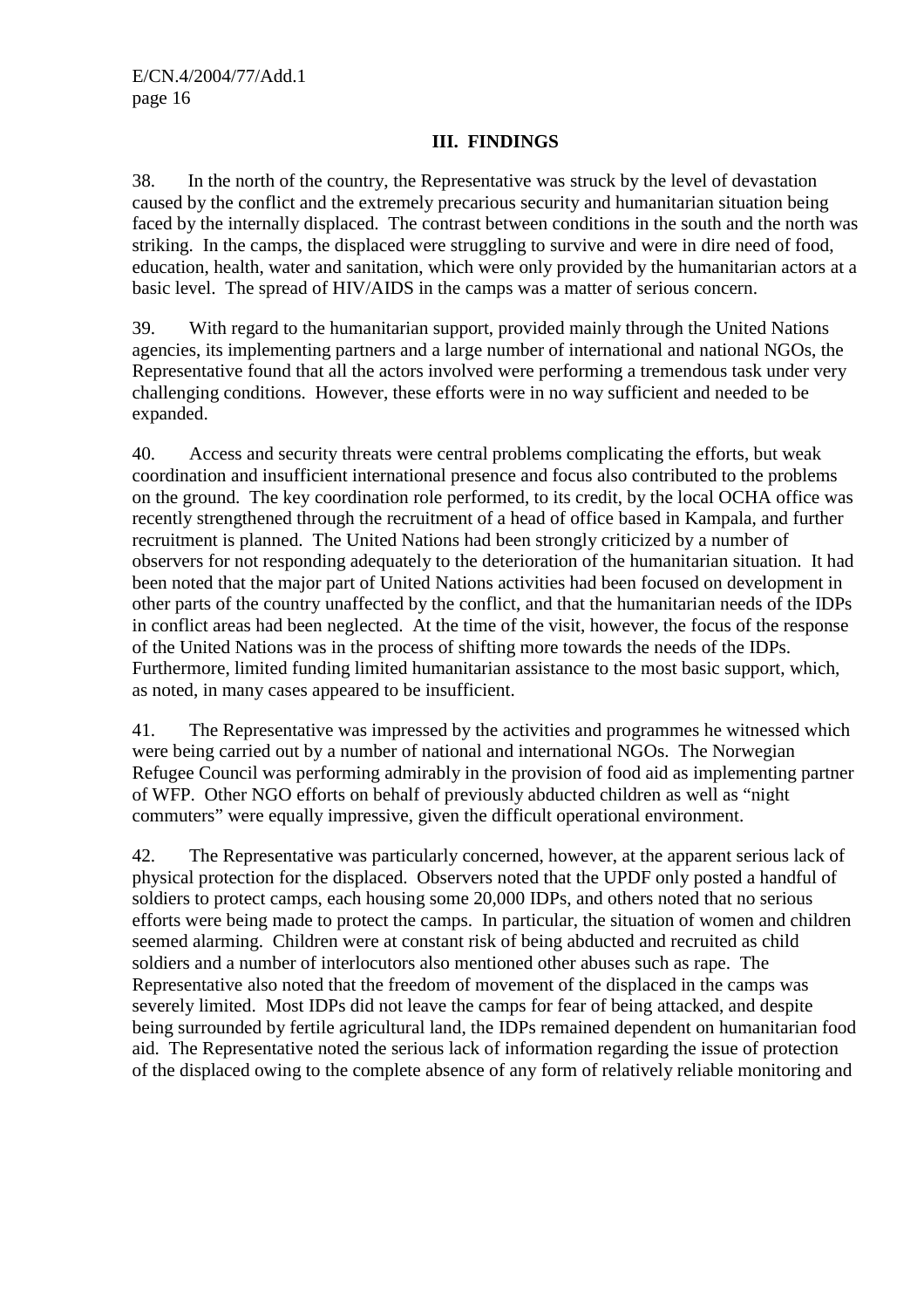reporting. He highlighted this issue with a number of interlocutors, including the Human Rights Commission of Uganda, noting that the Commission might be able to play an enhanced role in this regard. During discussions with government officials the Representative also noted this serious lack of protection and urged the Government to take added measures to enhancing the protection of the displaced.

43. The Representative recognized that identifying durable solutions at this stage was problematic given the security situation. However, he noted that all three options - local integration, return and resettlement elsewhere - should be given serious consideration, and that the solutions should be based on an informed and voluntary choice by the IDPs themselves. He also found that problems connected to property rights might become an important issue in the event of return as there were a number of gaps in ensuring the adequate legal protection of the property rights of IDPs in their areas of origin.

44. A further issue of concern was a number of allegations of discrimination against the Acholi as one of the main grounds for the lack of sufficient attention by the Government to the problems in the north. Some observers asserted that the Museveni Government was still harbouring resentment against the Acholi for not supporting the NRA during the insurgency that led to the takeover by Mr. Museveni in 1986. Some observers questioned why the protected villages had been established only in the north, in close proximity to the activities of the LRA, and why the Government had not sought to protect the displaced more effectively by establishing camps in the south. On the other hand, however, the Government had sought to identify solutions through a number of efforts. "Operation Iron Fist" was intended to bring about the final defeat of the LRA. Government officials expressly denied any discriminatory intent by the Government and reaffirmed its commitment to the unity of the country. The visit did not allow the Representative to draw any conclusions regarding this matter due to insufficient information. However, it is important to bear in mind that the Guiding Principles and the national draft policy stipulate that responses to the plight of IDPs must be guided by the principle of non-discrimination.

45. It should be noted that the activities of the LRA against their own people were said by some to reflect the rebel movement's own anger with the Acholi people for not supporting their rebellion. In this sense, the atrocities committed by the LRA against the population in the north were a form of collective punishment. Again, the mission had no opportunity to verify such allegations, especially as there was no contact with the LRA.

46. With regard to the draft national policy, the Representative found it to be comprehensive and rich in substance. It addressed all phases of displacement, including prevention, protection and assistance during displacement as well as durable solutions. The Representative was impressed by the very broad and inclusive consultative drafting process. During a meeting to discuss the draft policy the Representative was assured by the Office of the Prime Minister that it would be presented to the Cabinet and was likely to be adopted before the end of 2003. At the time of writing in January 2004, the Representative had not received information that the policy had in fact been adopted, but had noted a government statement that the policy would be adopted before the end of January. He had also urged the authorities to ensure that a simplified version of the policy was prepared and also translated into local languages, so that the IDPs themselves could have a better understanding of the policy and their rights. Government officials assured the Representative that they were already planning to do so. In addition, the Representative was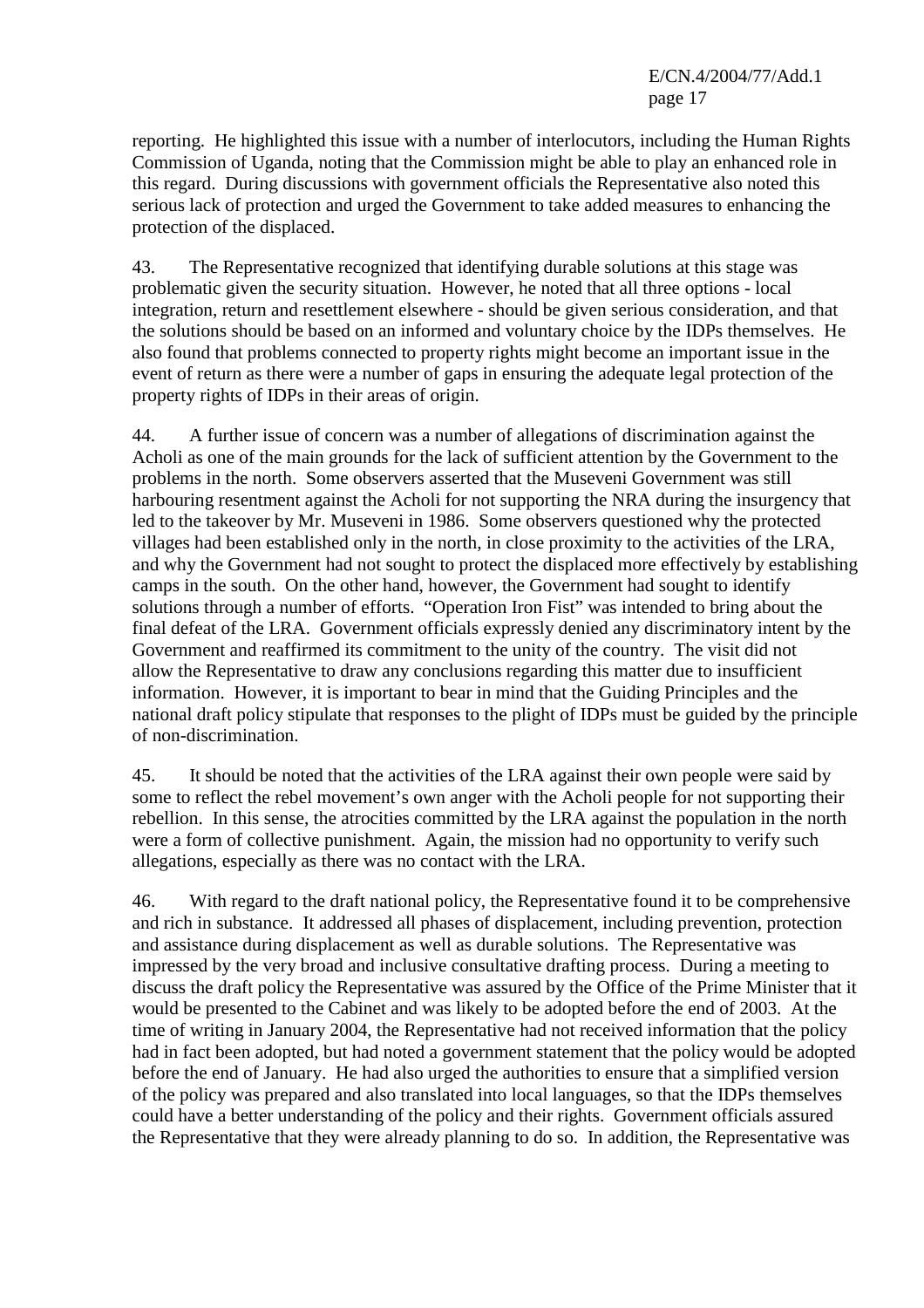concerned by information provided by the Office of the Prime Minister that the policy would have "no financial implications for the State budget". In the view of the Representative, given the magnitude of the displacement crisis, it would appear only natural and necessary to allocate additional funds to better assist and protect the displaced.

47. The Representative also found a serious need to address the root causes of displacement, that is, the conflict between the LRA and the Government of Uganda. The lack of progress in identifying a solution to the conflict over a period of 17 years was a matter of serious concern. The Representative recognized that the conflict in the north was complex and that there was a need for a regional perspective given the links with the conflict in the Sudan. Considering the poor results to date in finding a lasting solution to the conflict, there was possibly a need for a third party mediator, who would bring the LRA and the Government together in peace talks. International awareness of the conflict in northern Uganda and its devastating humanitarian consequences as well as support in political, financial and operational terms would be crucial in this regard.

## **IV. FOLLOW-UP ACTIVITIES (August 2003 to January 2004)**

48. Since his visit to Uganda, the Representative has carried out a number of follow-up activities aimed at raising international awareness about the situation and advocating on behalf of the displaced. At the end of his mission, he issued a press release calling attention to the crisis and urging the international community and the Government of Uganda to redouble their efforts on behalf of the displaced. In his statement, the Representative encouraged the Government to ensure that the national policy on internal displacement would be adopted in the very near future, and that every effort would be made towards its effective and efficient implementation. He urged the Government to intensify its efforts towards ensuring the physical protection of the internally displaced and providing appropriate levels of humanitarian assistance. He further called on international donors and the agencies of the United Nations to provide the Government with support in this endeavour.

49. On 17 September 2003, the Representative briefed the United Nations and other major international humanitarian and development agencies in the context of a meeting of the Working Group of the Inter-Agency Standing Committee (IASC) on his visit and his findings. The participants welcomed the briefing and prepared a detailed set of recommendations and plans to respond to his findings. On 11 November 2003, the Representative again noted the serious humanitarian crisis in his discussions during the United Nations General Assembly in New York. He also briefed the Secretary-General on his mission and his findings.

50. Also in November, the Representative took part in the Humanitarian Appeal at the global launch of the Consolidated Appeals for 2004. In Ottawa, at the Canadian segment of the launch, he had the opportunity to highlight the desperate situation of IDPs worldwide, including the displaced in Uganda. For the 2004 Uganda humanitarian appeal the humanitarian community requests a total of US\$ 127,901,055. The appeal, prepared by the United Nations Country Team and its partners, highlights the challenges to the aid community and describes the strategic goals of the United Nations in Uganda, which include: advocacy for free and unhindered access to all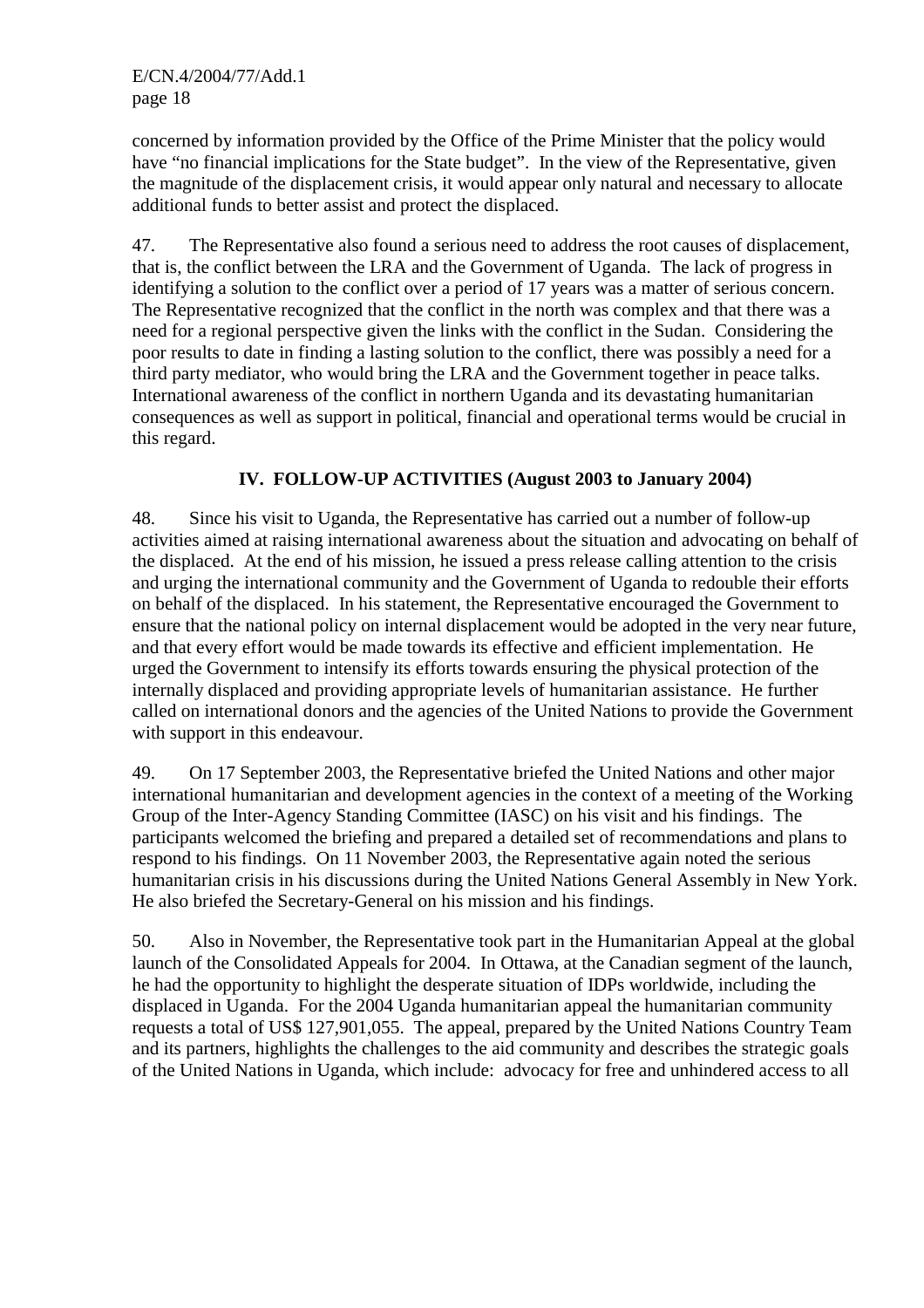populations in conflict areas; the provision of emergency/life-saving assistance to IDPs and refugees with a particular focus on the most vulnerable groups; and strengthening of coordination amongst all stakeholders (national counterparts, international agencies and organizations and donor community).

51. In November 2003, the Under-Secretary-General for Humanitarian Affairs and Emergency Relief Coordinator, Jan Egeland, to whom the Representative had communicated his findings and recommendations, visited Uganda, which he declared "one of the world's worst forgotten crises". He urged a stronger national as well as international response and committed OCHA to a stronger presence in the north, including the provision of enhanced expert support to United Nations IDP activities. Mr. Egeland's visit and frank assessment have made an important contribution to further increasing the level of international awareness of the IDP situation in Uganda.

52. In November and December 2003, both the OCHA IDP Unit and NRC arranged a number of training sessions in Uganda on internal displacement. The IDP Unit focused its training efforts on the United Nations Country Team as well as government officials while NRC focused its efforts on training IDPs themselves. Hopefully, these efforts will enhance the capacity of local actors to find their own solutions to the problems of internal displacement in line with international standards.

## **V. CONCLUSIONS AND RECOMMENDATIONS**

53. **The crisis of internal displacement in Uganda is clearly one of the gravest humanitarian crises in the world today. More than 1.4 million persons have been uprooted by a conflict that has lasted more than 17 years. Most live in camps in often terrible and even inhuman conditions with only very limited access to humanitarian assistance. They generally have no protection from attacks, child abduction and other abuses. Access to most camps by humanitarian and other actors is severely limited owing to a lack of security. No regular and reliable protection monitoring of the displaced is being conducted. The phenomenon of "night commuters" tragically illustrates the desperate predicament of the displaced.** 

54. **However, the Representative is convinced that the efforts and expressions of commitment by the Government, NGOs, the United Nations and the international community that he witnessed during and following his visit represent an important opportunity to jointly address the humanitarian crisis in a consolidated and coordinated fashion. The Representative had the distinct impression that all actors were willing and committed to redoubling their efforts to provide both assistance and protection to the displaced. Swift and effective action is needed. On the one hand, the immediate humanitarian needs, including assistance and protection, must be addressed, and, on the other hand, it is vital to identify and begin to plan for the implementation of durable solutions, which should include a comprehensive response to property issues such as lack of land titles and potential border disputes in a return process. Ultimately, the conflict - the main and immediate cause of the displacement crisis - must be resolved. There might be a need to identify an appropriate third-party mediator. The support of the international community in all these efforts will be crucial.**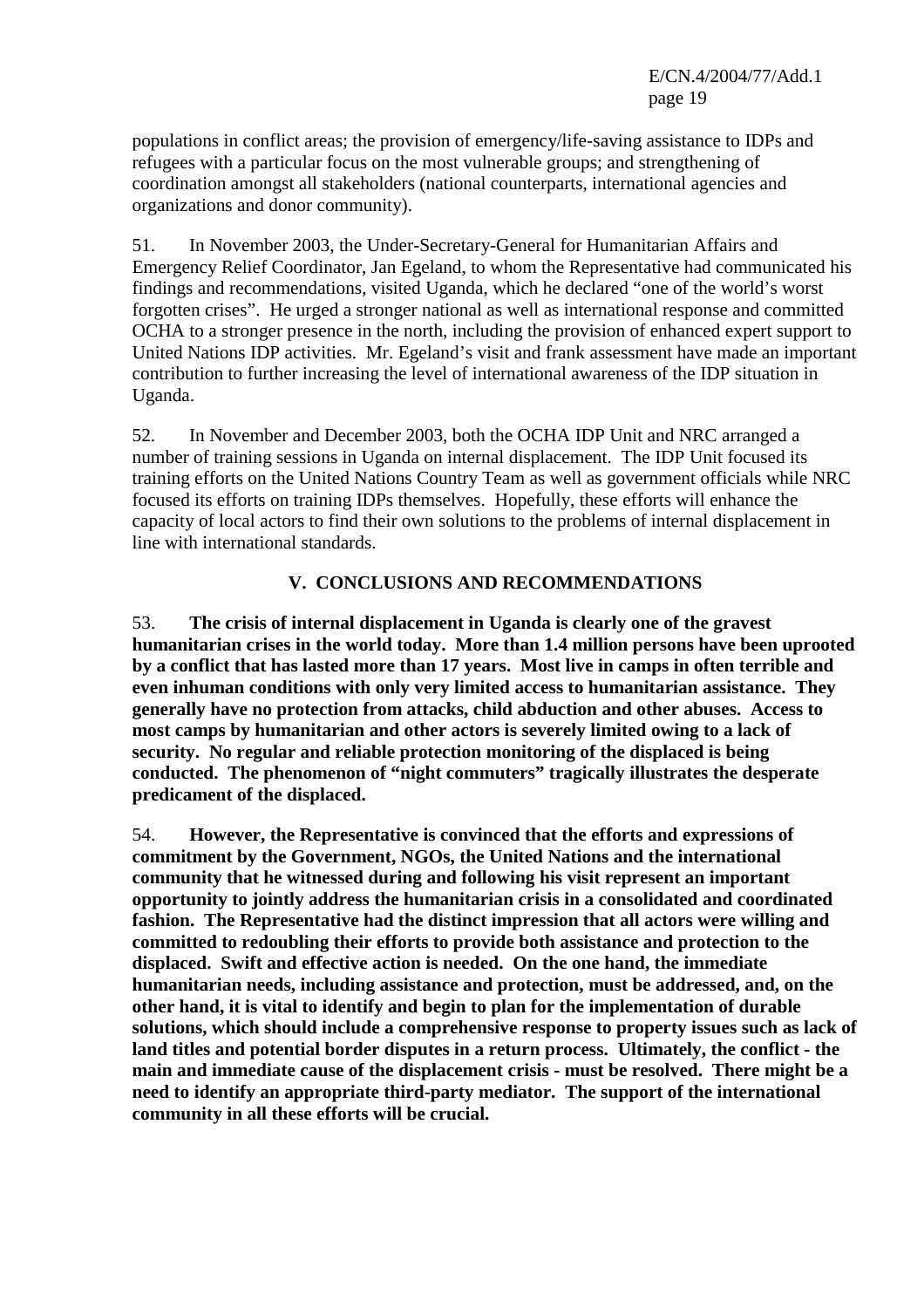55. **Both the Government and the international humanitarian organizations, with the support of international donors, are working to identify appropriate strategies to address this crisis of internal displacement. The humanitarian appeal for 2004 (see paragraph 50 above) and the draft national policy provide the framework for the work ahead. The challenge now will be to implement them.**

56. **The Representative urges all parties to the conflict in the north to respect human rights and humanitarian standards.** 

57. **In particular, the Representative calls upon the Government of Uganda:**

 (**a) To adopt, as a matter of priority, its draft policy on internal displacement and ensure that it is quickly and effectively implemented, including by mobilizing the required resources to address the needs of the internally displaced;** 

- **(b) To provide physical protection and security for the IDPs by:** 
	- **(i) Assigning adequate military personnel and resources to protect IDPs living in camps;**
	- **(ii) Monitoring the performance of military personnel and ensuring judicial oversight when the rights of the displaced are violated;**
	- **(iii) Assisting IDPs to resettle in more secure areas of the country, at least temporarily, should they wish to do so prior to the implementation of durable solutions;**
- **(c) To ensure IDPs' access to humanitarian assistance by:** 
	- **(i) Prioritizing the provision of such assistance from the Government's own resources to the degree possible;**
	- **(ii) Providing adequate security for humanitarian personnel and material to allow access to IDPs;**
	- **(iii) Permitting and encouraging humanitarian organizations to negotiate safe passage with non-State actors, to the degree possible;**

 **(d) To cooperate actively with the Human Rights Commission of Uganda and to jointly identify ways in which the Commission can play an active role in monitoring the situation of IDPs and assisting in identifying solutions;** 

 **(e) To consider all options for durable solutions for IDPs based on a voluntary choice, including return, resettlement in other parts of the country, or local integration under conditions of safety and dignity, and respect the choice of the IDPs in this regard. Efforts should be made to address potential land disputes in the event of return, especially by ensuring access to land tenures;**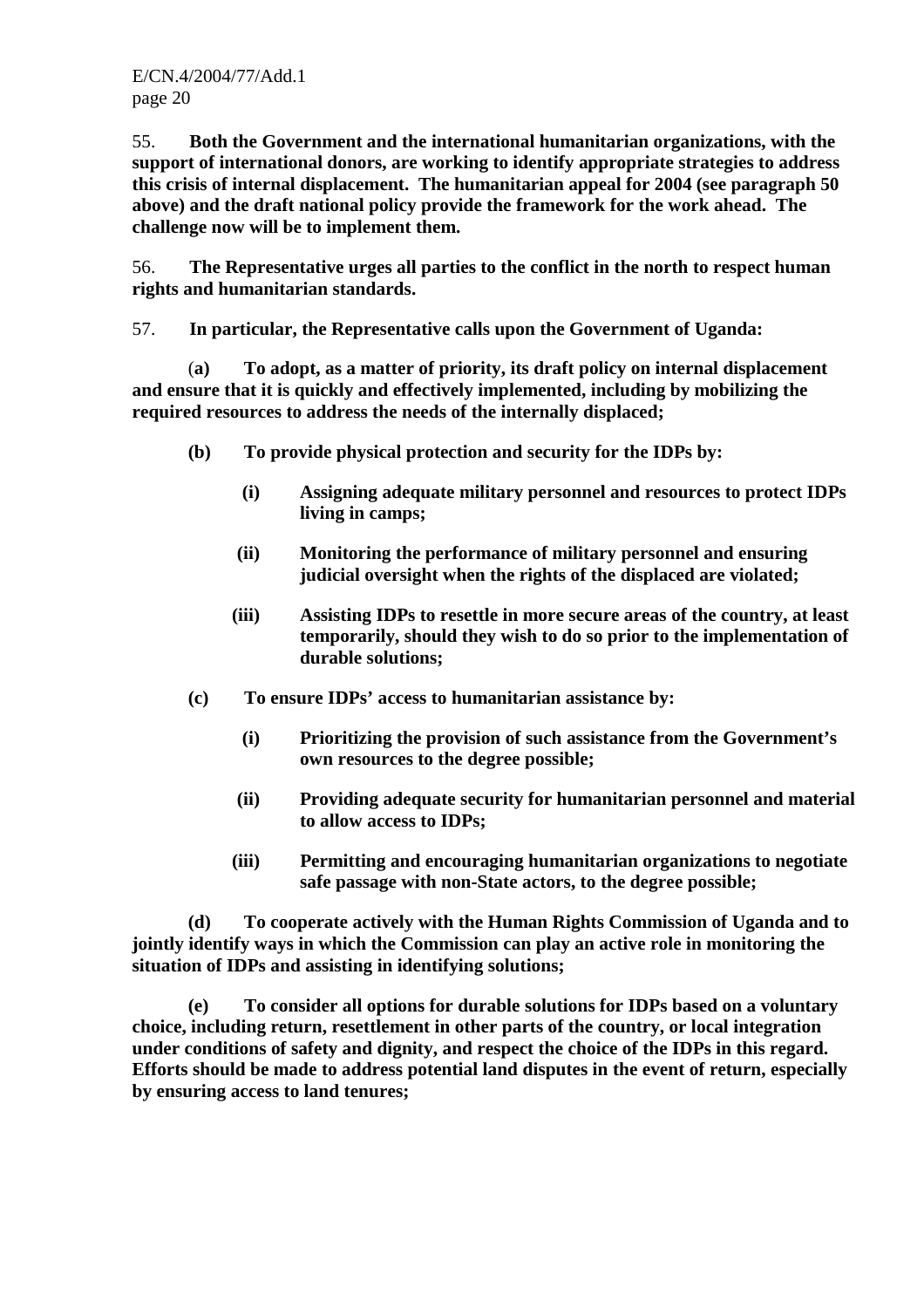**(f) To organize training for the Uganda People's Defence Forces (UPDF) in the Guiding Principles on Internal Displacement, international human rights and humanitarian standards, with particular reference to those on protection against sexual exploitation;** 

 **(g) To implement specific protection measures in the camps against sexual abuse and exploitation, including use of the UNHCR guidelines entitled Sexual and Gender-Based Violence against Refugees, Returnees and Internally Displaced Persons;** 

 **(h) To facilitate safe access by IDPs to fertile land on the perimeter of the camps, including through the provision of adequate government protection for IDPs to farm on the outskirts of camps during the day;** 

 **(i) To give priority and support to ensuring education for children in camps;** 

 **(j) To increase protection of and assistance to "night commuters" during transit into urban centres and while in urban centres at night, including adequate accommodation.** 

58. **The Representative recommends that the United Nations, international humanitarian and development organizations and partners:**

 **(a) Make a commitment to support the Government in the implementation of the national policy on internal displacement, once adopted, and continue to support capacity-building efforts directed at national actors;** 

 **(b) Collectively and individually seek to enhance the international humanitarian response to the IDP crisis in Uganda, inter alia through:** 

- **(i) Strengthening implementing mechanisms for enhanced coordination, assistance and protection;**
- **(ii) Establishing, to the degree security allows, more permanent presence in the north;**
- **(iii) Expanding, in consultation with the Government, its involvement in northern IDP camps to include not only immediate survival needs but also needs for education and livelihood generation;**
- **(iv) Developing a strategy to assist IDPs to become more self-sufficient in food production;**

 **(c) Develop and implement targeted child protection activities for IDP children, in particular the children among the "night commuters"; and** 

 **(d) Identify strategies to ensure humanitarian access.**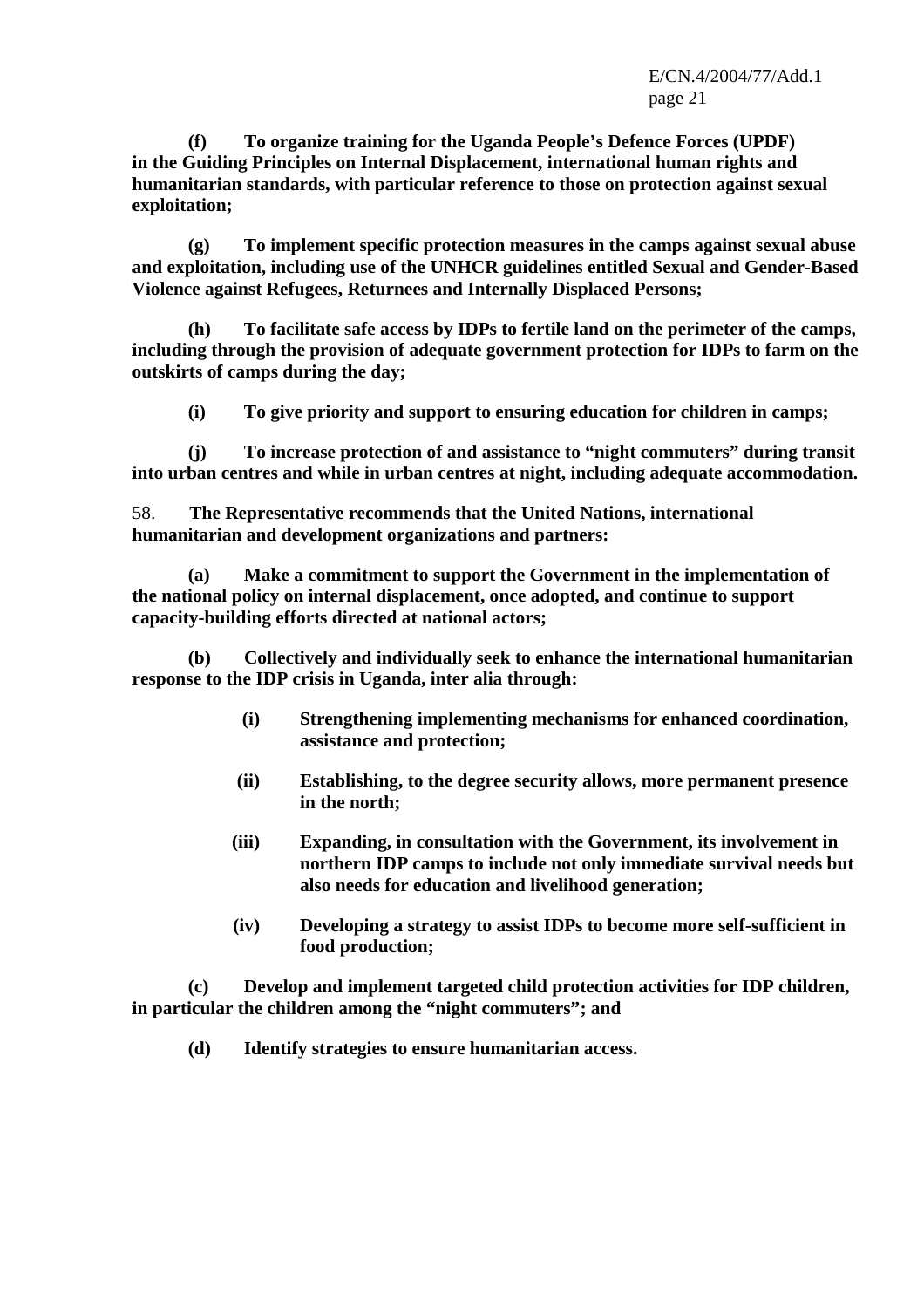59. **The Representative further recommends that international donors and political actors:**

 **(a) Provide adequate financial and political support to the humanitarian efforts on behalf of IDPs;** 

 **(b) Urge the Government of Uganda to implement the recommendations noted above, in particular the adoption and the implementation of the draft policy and the prioritization of humanitarian assistance to IDPs within its national resources, to the degree possible; and** 

 **(c) Assist in the search for a resolution to the conflict with the LRA.** 

60. **The Representative also notes the Declaration of 2 September 2003 of the Ministerial Conference on Internally Displaced Persons in the Sub-Region of the Intergovernmental Authority on Development (IGAD) held in Khartoum. The Declaration, inter alia, noted with concern the problem of internal displacement in the region and identified a number of steps to be taken to ensure the protection and assistance of IDPs, including with regard to durable solutions.** 

61. **Finally, the Representative urges the Government, the United Nations and international donors to support and cooperate with international and national civil society working on behalf of IDPs and with IDP communities themselves so that their voices may be more clearly heard.**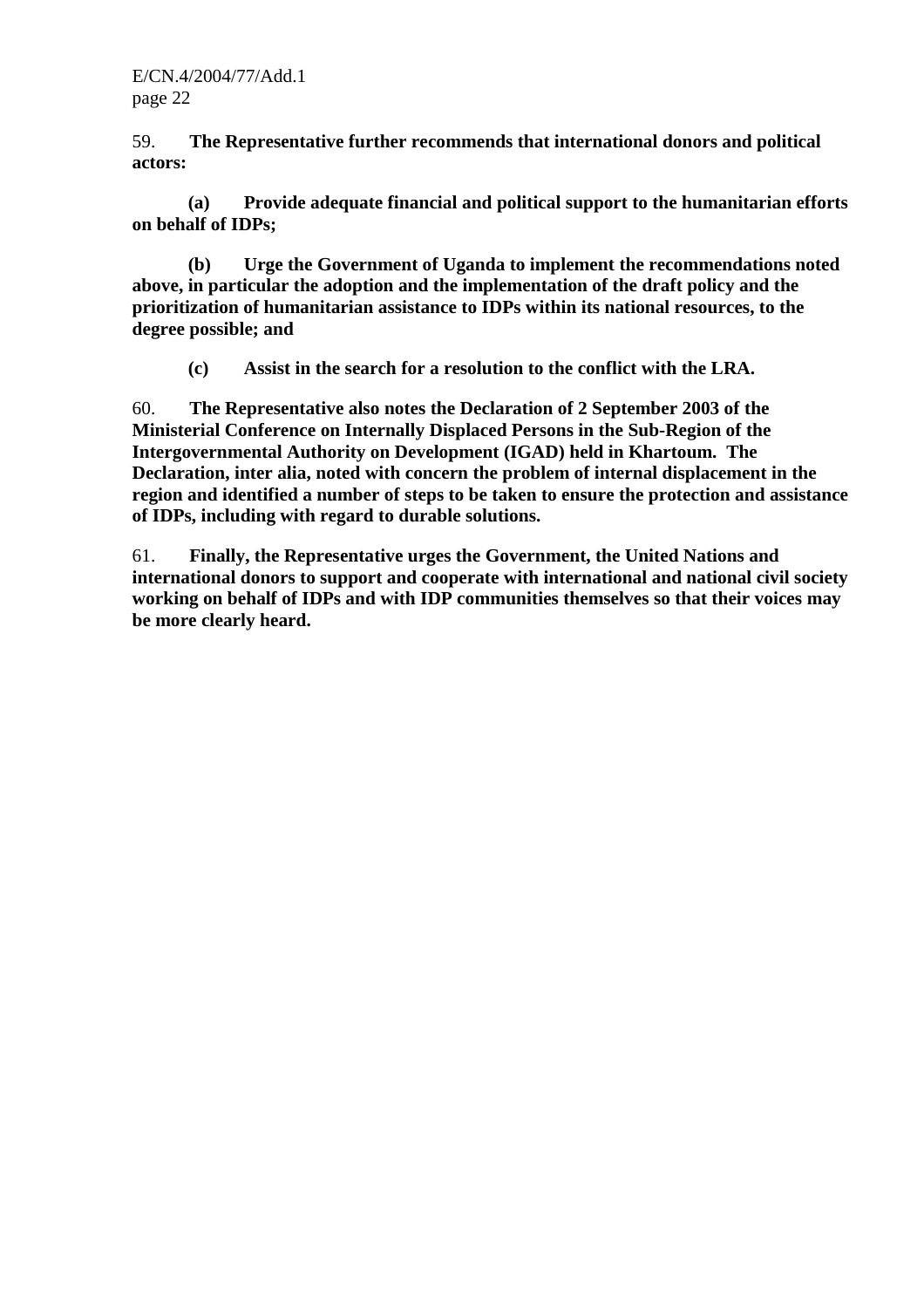# **Appendix I**

## **AFFECTED POPULATIONS - REFUGEES AND IDPs**

#### **The refugee figures are as of November 2003 and IDP figures as of end December 2003**

| <b>District</b>                                                  | <b>Beneficiary type</b>                                                    | November/December 2003                   | <b>Trend</b>                     |
|------------------------------------------------------------------|----------------------------------------------------------------------------|------------------------------------------|----------------------------------|
| Adjumani                                                         | Refugees (Su)                                                              | 61 674                                   | Up                               |
| Arua                                                             | Refugees<br>Imvepi (Su, Br, DRC)<br>Rhino (Su, DRC, Ky, Ng)<br>Madi Okollo | 17723<br>25 867<br>7027                  | Up<br>Up<br>Same                 |
| Yumbe                                                            | Ikafe                                                                      | 7495                                     | Same                             |
| Gulu                                                             | <b>IDPs</b>                                                                | 436 239                                  | $-$                              |
| Hoima                                                            | Refugees-Kyangwali (DRC, Su,<br>Rw, Ky, Br, So)                            | 17 18 6                                  | Up                               |
| Kabarole                                                         | Refugees-Kyaka II (DRC)                                                    | 5 6 1 4                                  | Up                               |
| Katakwi<br>Soroti<br>Kumi<br>Kaberamaido                         | <b>IDPs</b><br><b>IDPs</b><br><b>IDPs</b><br><b>IDPs</b>                   | 160 000<br>102 427<br>18 3 15<br>145 728 | $-$<br>$- -$                     |
| Kitgum<br>Pader                                                  | <b>IDPs</b><br><b>IDPs</b>                                                 | 237 269<br>229 115                       | --<br>$-$                        |
| Kotido<br>Lira                                                   | <b>IDPs</b><br><b>IDPs</b>                                                 | 3 000<br>68 806                          | --<br>--                         |
| Mbarara                                                          | Refugees,<br>Oruchinga (Rw)<br>Nakivale (DRC, Rw, So, Ky,<br>Et, Su, Br)   | 4 2 5 4<br>15 14 6                       | Up<br>Up                         |
| Masindi<br>Moroto, Kotido and<br>Nakapiripirit                   | Refugees<br>Kiryandongo (Su)<br>Drought-affected                           | 14 184<br>$\overline{\phantom{m}}$       | Down<br>$\overline{\phantom{m}}$ |
| Moyo                                                             | Refugees Palorinya (Su)                                                    | 31 350                                   | Up                               |
| Urban                                                            | Refugees (mix)                                                             | 134                                      | Down                             |
| Total refugees<br><b>Total IDPs</b><br>Total affected population |                                                                            | 207 654<br>1 400 899<br>1 608 553        | Up<br>Up<br>Down                 |
| Source: OCHA.                                                    |                                                                            |                                          |                                  |

| <i>Country key</i> : Br - Burundi      | Ng - Niger   |
|----------------------------------------|--------------|
| DRC - Democratic Republic of the Congo | Rw - Rwanda  |
| Et - Ethiopia                          | So - Somalia |
| Ky - Kenya                             | Su - Sudan   |
|                                        |              |